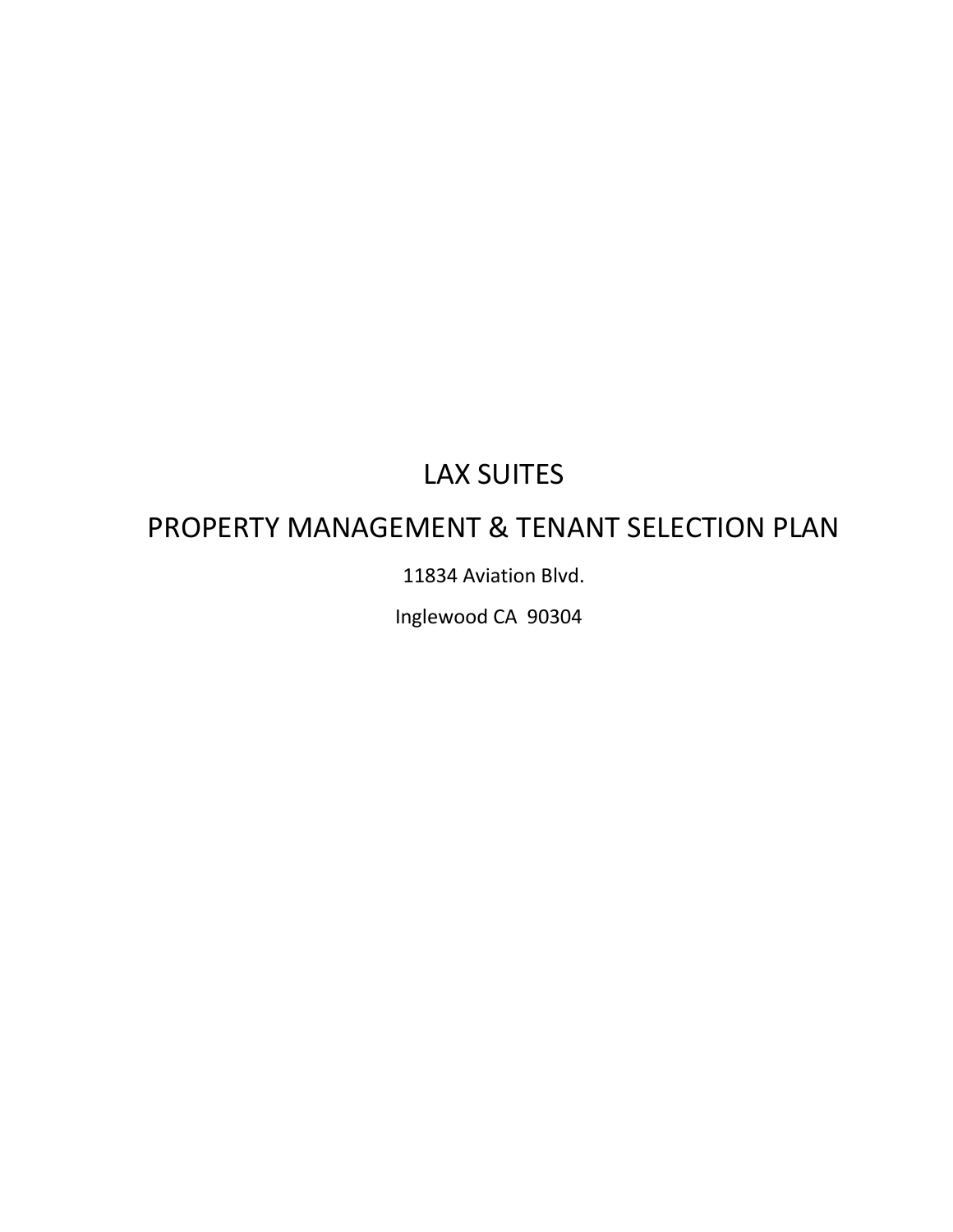# **TABLE OF CONTENTS**

| 1.  |                |  |  |  |  |  |  |
|-----|----------------|--|--|--|--|--|--|
| 2.  |                |  |  |  |  |  |  |
|     | Α.             |  |  |  |  |  |  |
|     | <b>B.</b>      |  |  |  |  |  |  |
|     | $\mathsf{C}$ . |  |  |  |  |  |  |
| 3.  |                |  |  |  |  |  |  |
| 4.  |                |  |  |  |  |  |  |
| 5.  |                |  |  |  |  |  |  |
| 6.  |                |  |  |  |  |  |  |
|     | А.             |  |  |  |  |  |  |
|     | <b>B.</b>      |  |  |  |  |  |  |
|     | $\mathsf{C}$ . |  |  |  |  |  |  |
|     | D.             |  |  |  |  |  |  |
|     | Ε.             |  |  |  |  |  |  |
|     | F.             |  |  |  |  |  |  |
|     | G.             |  |  |  |  |  |  |
|     | Η.             |  |  |  |  |  |  |
|     | $\mathsf{L}$   |  |  |  |  |  |  |
|     | J.             |  |  |  |  |  |  |
|     |                |  |  |  |  |  |  |
| 7.  |                |  |  |  |  |  |  |
| 8.  |                |  |  |  |  |  |  |
| 9.  |                |  |  |  |  |  |  |
| 10. |                |  |  |  |  |  |  |
| 11. |                |  |  |  |  |  |  |
|     | А.             |  |  |  |  |  |  |
|     | В.             |  |  |  |  |  |  |
|     | C.             |  |  |  |  |  |  |
|     | D.             |  |  |  |  |  |  |
|     | E.             |  |  |  |  |  |  |
|     | F.             |  |  |  |  |  |  |
|     |                |  |  |  |  |  |  |
|     | А.             |  |  |  |  |  |  |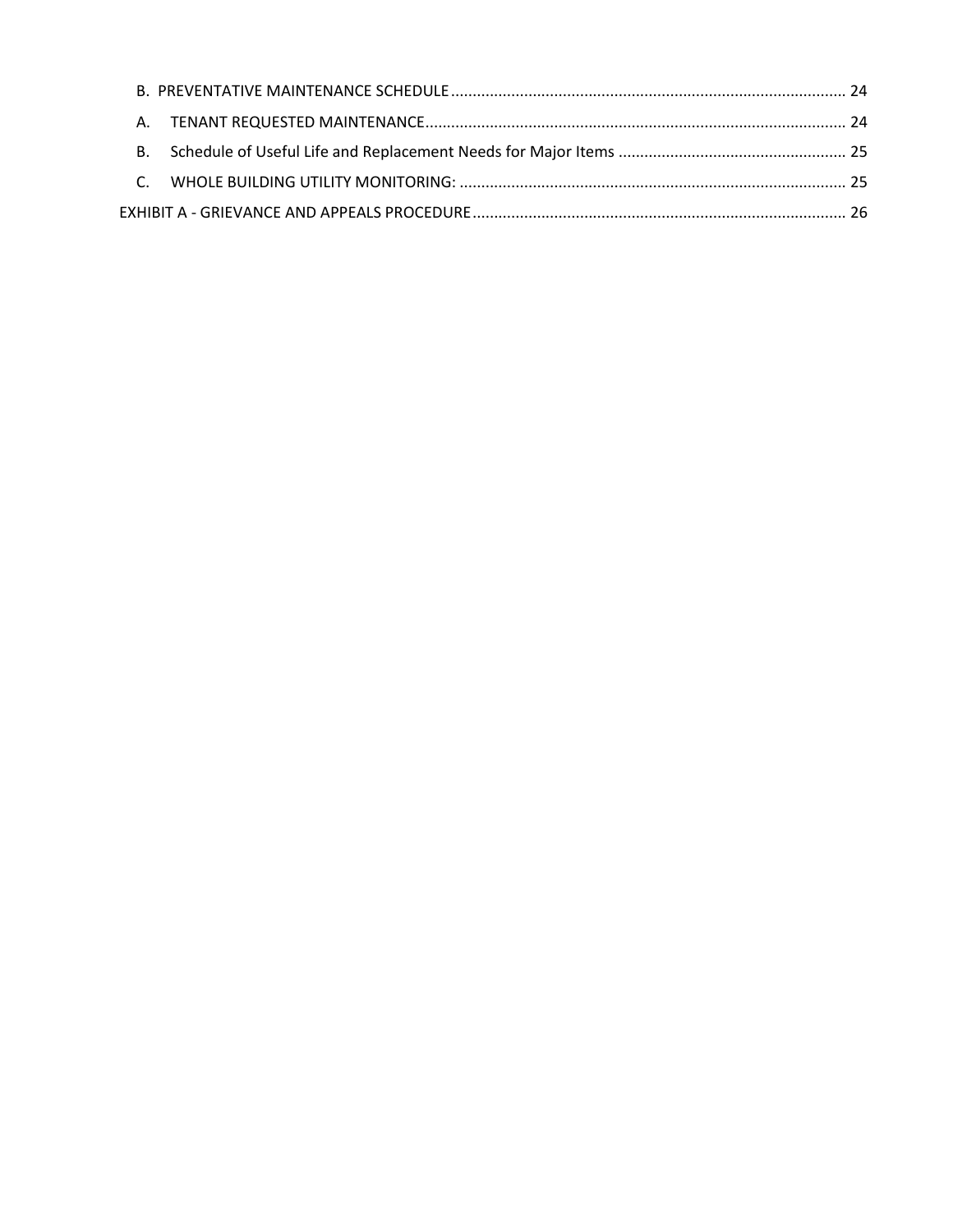### <span id="page-3-0"></span>**INTRODUCTION**

LAX Suites is a 48-unit project located in unincorporated LA County, bordering Inglewood and El Segundo, consisting of 48 studio and 1-bedroom apartments. The goal in managing LAX Suites is to ensure resident satisfaction, long-term housing stability, and the long-term financial and physical well-being of the property through the provision of high quality management services. Toward this end, this plan has been developed to set forth the relationship between the Sponsor and the Management Agent and to describe in detail the policies and procedures to be observed in the management of the project.

Specifically, the plan intends to outline a definite program of action to assure:

- 1. A well-managed and properly maintained project.
- 2. A pleasant, healthy and secure living environment for the residents.
- 3. A pleasant relationship among the residents, the Agent and Sponsor employees and members of the surrounding community.
- 4. A building with low tenant turnover and housing stability.

Unless otherwise stated in the plan, the term "Sponsor" will refer to Venice Community Housing Corporation (VCHC), or a single member LLC formed by VCHC. The term "Agent" will refer to Venice Community Housing Corporation's Asset Management division. The term "Project" will refer to LAX Suites.

The project has not yet been financed. Upon execution of this Plan, all funders and requirements will be identified in this section.

Note: All written materials can be made available in multiple languages.

### <span id="page-3-1"></span>1. TARGET POPULATION:

LAX Suites project is a supportive housing development, with 47 units reserved for people experiencing chronic homelessness or homelessness. Once the project is funded, the specific definitions for each category of the target population(s) and subpopulation(s) will be added to this section.

### <span id="page-3-2"></span>2. TENANT SELECTION PLAN:

VCHC will work with the local Coordinated Entry System (CES) to identify potential tenants from chronic homeless and homeless populations in the CES system. The CES aligns the single adult, family, and youth systems into a seamless, collaborative, county-wide platform for housing and service delivery to homeless households. Los Angeles County is split into 8 service planning areas (SPA), with each SPA managing a list of currently homeless individuals and families who reside in their area. LAX Suites will be located in SPA 8, therefore referrals from the SPA 8 CES list will be considered first for placement. During initial lease up and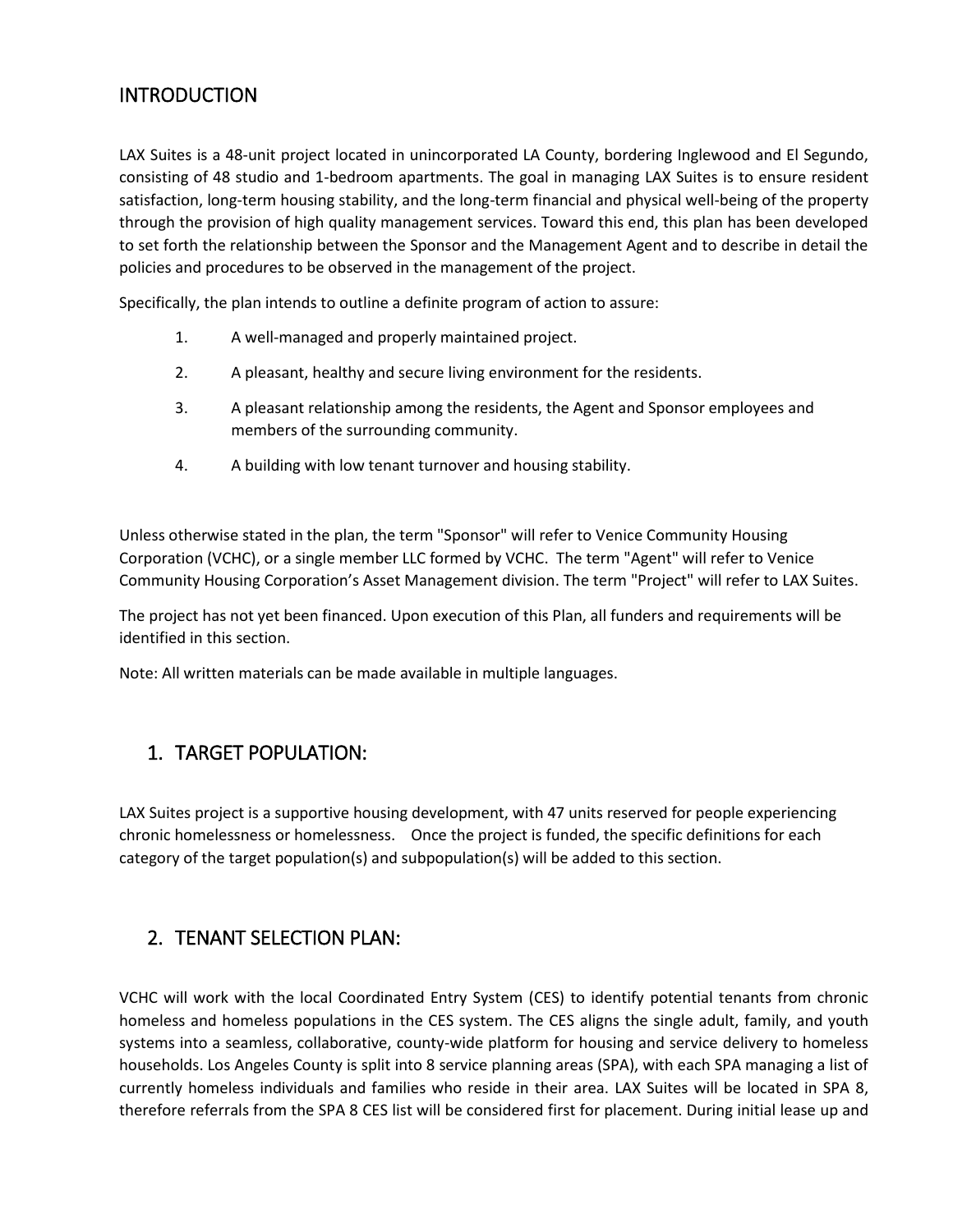when vacancies are anticipated, a member of the services team will request referrals from the CES through the current policies and procedures of CES, which change from time to time.

If those lists are not sufficient to fill the number of eligible units or are not available in a timely manner, the property will accept referrals from programs such as: emergency shelters, safe havens, drop-in centers, and street outreach programs frequented by vulnerable persons experiencing homelessness.

VCH staff will follow a Housing First model. In adopting Housing First principles, the following core components will be followed for eligibility purposes:

- Tenant screening and selection practices that promote accepting applicants regardless of their sobriety or use of substances, completion of treatment, or participation in services.
- Applicants are not rejected on the basis of poor credit or financial history, poor or lack of rental history,
- Applicants will not be screened out for minor criminal convictions.
- A screening process will be implemented to allow applicants to demonstrate how a support structure, access to services, and affordable rent levels can make up for poor rental and credit history.
- Application decisions are quick, clear, and transparent
- Supportive services that emphasize engagement and problem solving over therapeutic goals and service plans that are highly tenant-driven without predetermined goals.

### <span id="page-4-0"></span>A. APPLICATION PROCESS

With the support of services staff, applicants will complete the required documentation and verifications to ensure eligibility. Housing applications and screening processes will be fully accessible to persons with disability. Supportive services staff shall support applicants to appeal denials (except denials regarding income, assets and school verifications). Supportive services staff will also provide advocacy during applicants' reasonable accommodation process. This reduces the likelihood of unnecessary denials being sent out.

The following are NOT conditions required to be eligible for supportive housing at LAX Suites:

- 1. Sobriety
- 2. Medication Compliance
- 3. Participation in Supportive Services
- 4. Minimum Income Limits

All supportive housing residents will be provided leases identical to VCH's non-supportive housing residents – without service participation requirements or limits on length of stay.

The supportive housing application and intake process will only request limited information to determine eligibility for housing required by funders. The application and other forms will be in multiple languages and staff can assist tenant in understanding all written information. All information will be in plain language. Multilingual staff will be accessible to tenants for interpretation and translating needs. Property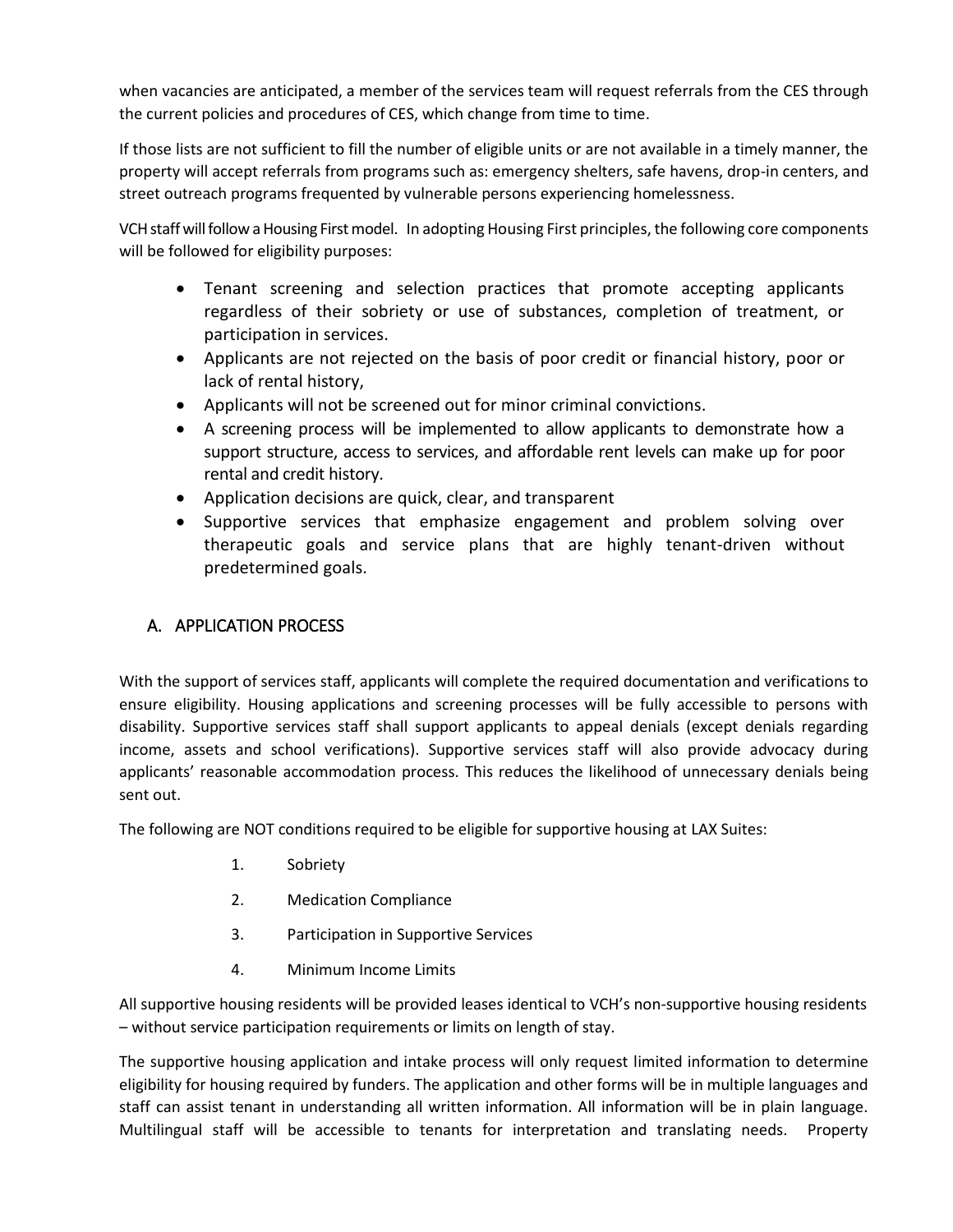Management and Resident Services teams will work closely to establish a system for staff to communicate with prospective tenants during the application process to track and retain adequate documentation. There are designated staff members within Venice Community Housing and outreach protocols in place to locate and maintain communications with households after receiving referrals.

There are standard, mandated processes required for the property under fair housing law or by public agencies and lenders, which cannot be removed entirely; those processes by themselves are barriers which may not conform to Housing First. VCH will work to minimize or remove these barriers, so that paperwork and processing as a barrier is eliminated or mitigated to the greatest extent possible. Our goal is that no applicants are turned away or prevented from accessing these units as a result of the process of intake. Supportive services will be delivered from initial engagement through the application process. Applicants will be given a reasonable amount of time to obtain required documentation and verifications.

### <span id="page-5-0"></span>B. PRIORITY FOR PROCESSING

VCHC will prioritize candidates for housing based on the following preferences:

- 1. To the extent allowed by funding, applicants that are identified by CES as having high need for services (such as high vulnerability index score) or frequently utilizing crisis systems (frequent users) are prioritized for available units in supportive housing projects.
- 2. In the event the vacant unit is specifically configured, including all accessible units, Property Management may investigate placement of the appropriate tenant and ensure accessible units are available to those needing the specific accessibility types and features.
- 3. Transfers (from one unit to another type of unit within the property) sometimes take precedence over new move-ins and may be required by management for the following reasons:
	- a) To alleviate overcrowding;
	- b) To avoid occupancy by too few people;
	- c) For verifiable medical necessity and/or reasonable accommodation (i.e., wheelchair accessible unit or additional space for medical equipment);
	- d) For emergency temporary relocation. If a unit becomes uninhabitable due to a catastrophe, the resident family will be given any open unit for temporary living quarters until their own unit is repaired. An "open unit" is a unit for which the keys are in the possession of the management company.

### <span id="page-5-1"></span>C. TENANT SELECTION PROCESS

During the tenant selection process of applying for housing with VCH, the VCH Resident Services team (providing Intensive Case Management Services, or ICMS) will connect with the applicant and the referring case manager to begin the application process, and coordinate all communication with the Property Management team. ICMS will assist the applicant to complete the housing application(s) and provide individualized support. The housing application process will be separate from any service needs assessment. The housing application process will not request detailed clinical information in order to protect confidential clinical information. The Property Management team will complete all of the internal documentation needed to establish tenancy, and provide information and decisions to the prospective tenant in a timely manner.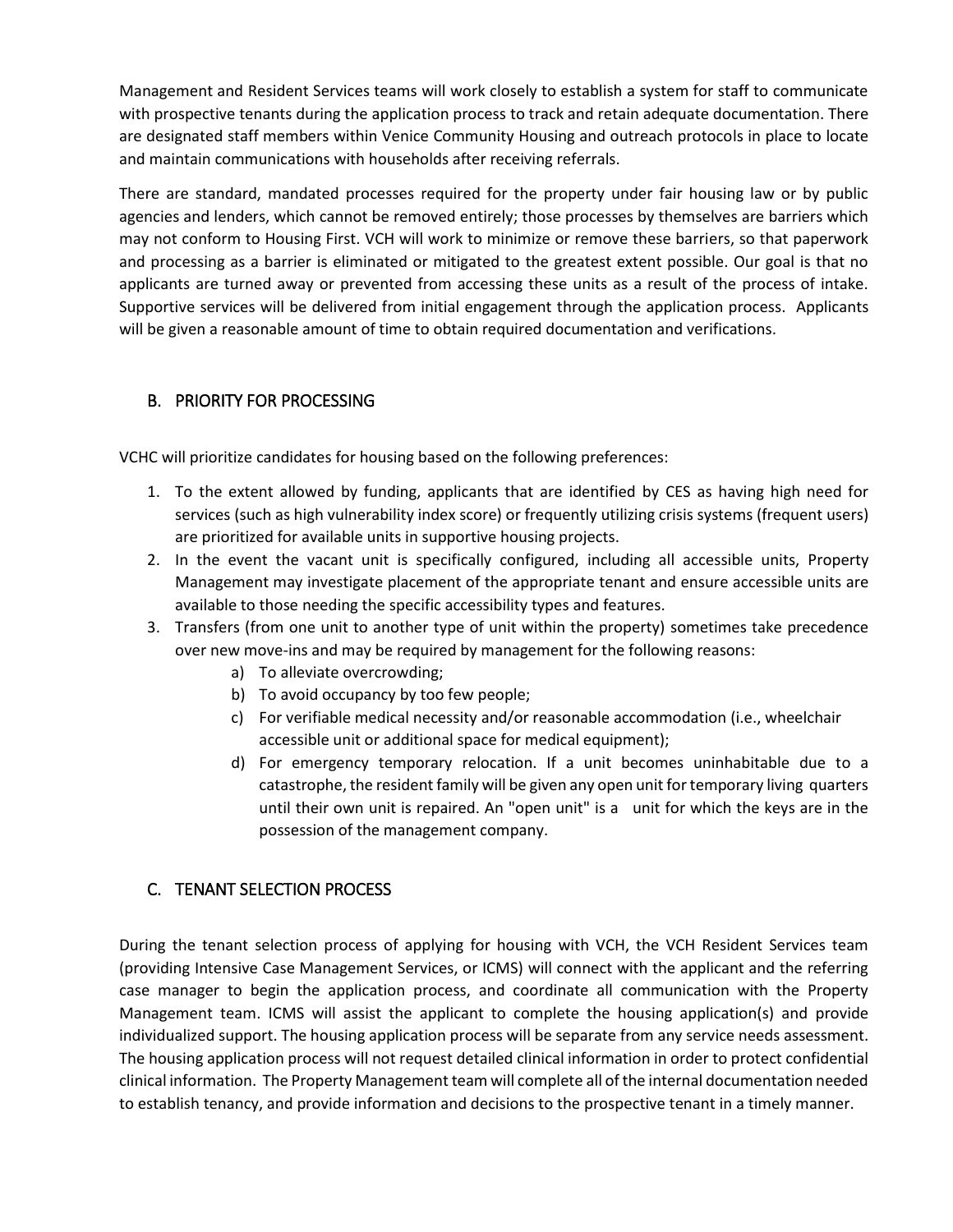When a specific unit becomes available, an eligible applicant will be referred to the property manager/supervisor for screening for housing eligibility. The screening will include review of the completed application and program verification forms from CES referring agencies, third party income verification, review of references if needed, credit report, and criminal history check. Property Management will notify Resident Services of the housing application screening throughout the review process.

References can be provided by the staff of a homeless shelter, other homeless service providers, social workers, or others involved parties with the applicant in a professional capacity, together verifying that the applicant has the ability to care for the property, pay rent on time, live independently, and peacefully cohabit with other residents. References are not required.

Experienced VCHC property managers shall evaluate missing and/or negative information based on the case history of the applicant. Some applicants may require support to successfully live in rental housing, and reasonable accommodation will be made in those cases. Efforts to ensure that both the housing application and intake process will only include the minimum number of questions needed to determine tenant eligibility, will be maintained through the in-take process.

Applicants will be given written notification of approval with a specific occupancy date or denial with the reason for denial from VCHC after the Property Management screening. All notices of denial will include information on the right to appeal, grievance policy, and a reminder notice of the right to reasonable accommodation for disability. All correspondences between staff and applicants will be tracked internally by VCHC. Housing Applications and follow up correspondence will be retained for a period not-to-exceed 10 years, and will be stored offsite.

The housing application and screening processes will be fully accessible to persons with disabilities. Property Management or Resident Services will provide reasonable accommodations and necessary support, as needed, during the application and screening processes. Authorized staff will assist applicant with understanding the content of written materials, when necessary.

Initial application processing time will be 7 days. The applicant, or their service provider, will be contacted within 7 days of their application submission and provided feedback on the application processing timeline.

If an applicant is rejected for any reason, the applicant will be notified in writing of the decision, along with the Grievance and Appeal Procedures. A phone and/or email message will also be provided and, if a release of information is on file, the CES representative will be notified.

Rejected applicants are given 14 days to appeal the decision in writing. A grievance committee will consist of management and staff representatives from the Owner. If the decision is reversed, the applicant will be considered for future vacancies.

Additionally, care will be taken throughout the application process and during tenancy to protect confidential clinical information if any is disclosed or provided. Copies of completed supportive housing applications can be provided, upon request.

VCHC Case Managers will offer assistance to eligible applicants who successfully qualify for housing at LAX Suites with making arrangements for and completing the move-in forms and documents, which include but certainly not be limited to a: 12 month lease which goes month to month after the expiration date of the 12 months, House Rules, Addendums, and a complete move-in check list form to be completed by residents indicating their acceptance of the unit and/or any requested accommodations prior to tenant move-in. The Property Manager or other Management Agent will provide qualified residents with an orientation introducing them to the housing unit, neighborhood and their rights and responsibilities as a leaseholder, as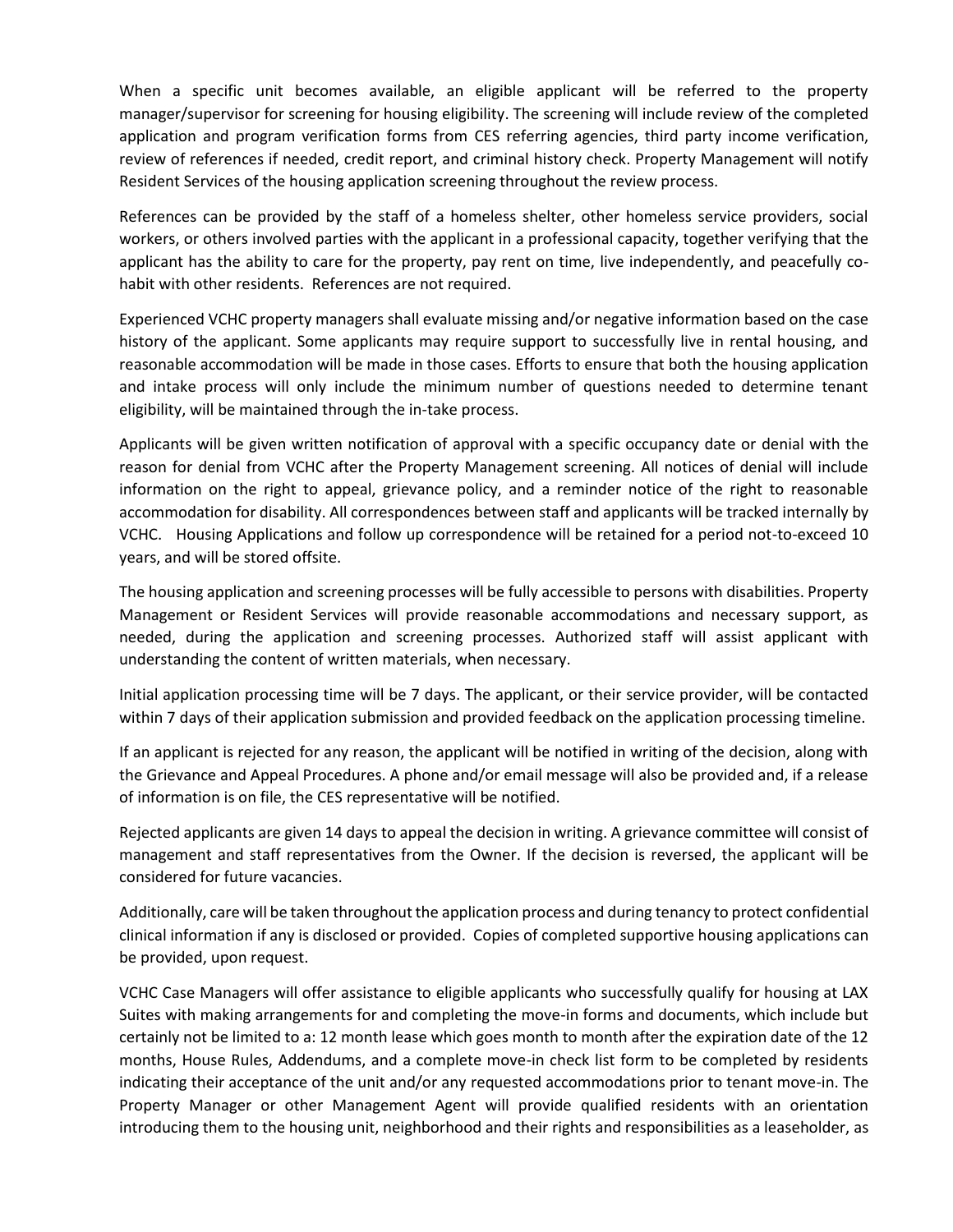part of the move-in process. Immediately after the move in process each household will receive a move-in packet. The move-in packet includes a copy of the lease, all addendums signed, move-in inspection form, and a list of useful information.

# <span id="page-7-0"></span>3. TENANT ENGAGEMENT PROCESS:

Successful supportive housing is a partnership between tenants, services staff, and property management. Meaningful tenant involvement is a key factor in a balanced relationship between the tenants, services staff and property management of the project. Tenants will be supported in working together to develop their own program activities and to support advocacy on their own behalf, such as forming a tenant council and participating in focus groups to give feedback.

The building itself is designed to draw tenants out of their apartments and engage in the community. A community room is provided for social and recreational activities, workshops and classes, and lounge areas. Staff offices are centrally located so that tenant interaction with staff is frequent.

A tenant council will be formed so that tenants will have a mechanism to voice their concerns and negotiate resolutions to community problems with the on-site property manager and service delivery team on a regular basis. Tenant councils often assume responsibility for the community library and the community garden. Lots of community events, workshops, seminars, and groups are cultivated by the council, such as poetry nights, karaoke, gardening, walking groups, and other activities. One example of a popular activity is a coffee hour where tenants gather for some coffee and conversation for an hour or so. This informal social activity brings tenants out of their apartments and gets them talking to their neighbors which fosters a supportive community setting. A community newsletter with events such as movie nights, game nights, and more are shared on a monthly calendar posted in the community room.

The property will conduct an annual tenant satisfaction survey. The survey will assess tenants' satisfaction with both housing and services. There may also be a box in the community room where suggestions, ideas and concerns can be left to protect the anonymity of the tenants and will be collected and reviewed on a regular basis.

# <span id="page-7-1"></span>4. COORDINATION WITH SERVICE PROVIDERS

VCHC is the lead service provider and responsible for the overall provision of services provided on-site. The property management team will work collaboratively with VCHC Support Services to coordinate all activities and help ensure long-term tenant stability. The LAX Suites community will serve as the foundation to introduce supportive service programs that are designed to help serve the unique needs of the tenants, and are designed to stabilize and help them successfully maintain independent living. Each person living in the building will have individualized assistance in the coordination of their housing and service needs. Intensive case management services will be available to all who live in the building. A separate social services plan is in place detailing the approach to service availability and provision.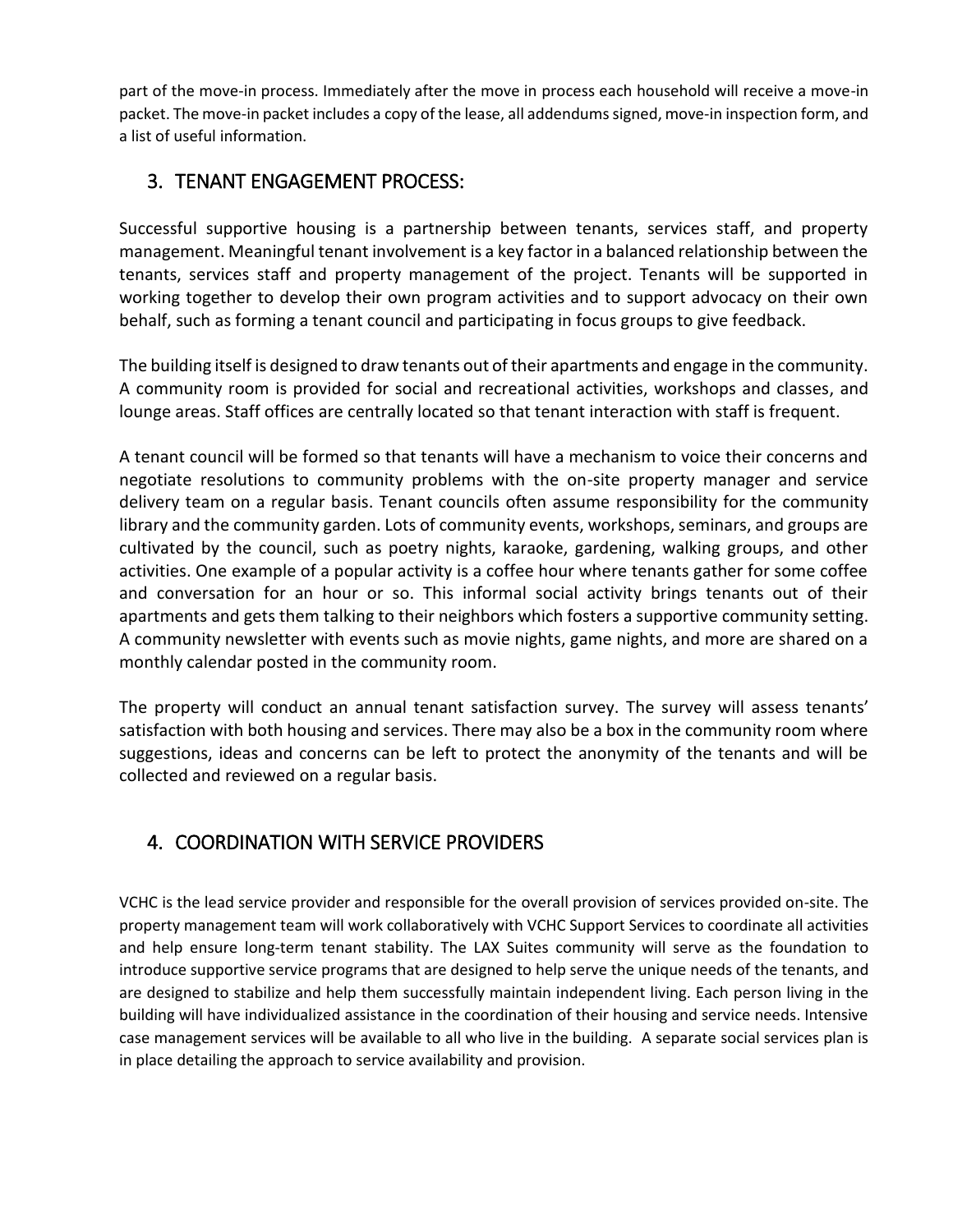# <span id="page-8-0"></span>5. OWNER/AGENT RESPONSIBILITIES

It shall be the responsibility of the Sponsor to establish the general policies under which the Project will operate. The Agent, based on previous experience with effective management practice, shall provide advice and recommendations in this regard.

Once the policies have been established by the Sponsor, the Sponsor shall delegate authority to the Agent to implement the policies. The Agent will, by means of periodic budgets, financial statements, and status reports, advise the Sponsor on the operation of the Project.

The detailed responsibilities which the Sponsor and Agent will assume will be described in the Management Agreement, which will be developed and attached to this document at a future date.

### A. PERSONNEL, POLICY AND STAFFING

Once the personnel and staffing requirements have been established by the Sponsor and Agent, the Agent shall hire, train, pay, and supervise all personnel, including independent contractors and other service providers.

JOB TITLES AND RESPONSIBILITIES. The following personnel will be involved in the management of the property:

**Resident Manager:** The Resident Manager will live on-site and will receive an annual salary based on the Center for Non- Profit Management's annual average salary data or other industry data, with variations depending on experience.

**Director of Property Management (and any of their designees)**: Based at the central office at 200 Rose Blvd., Venice, CA, the Director visits sites regularly, provides staff supervision, and oversees all aspects of property management.

### B. HIRING POLICY

Applicants who complete an application with Agent will be considered for positions, and all hiring shall conform to Equal Employment Opportunity guidelines without regard to race, religion, color, national origin, sex, age, marital or veteran status, or medical condition.

Special efforts will be made to provide information regarding job openings to women and minority candidates and contractors, as well as people with lived experience, through outreach to community organizations, bulletin boards, newspapers and other communications media. All hiring materials will indicate that Agent is an Equal Opportunity Employer.

The Agent will give priority to qualified residents and then to members of the community in the hiring of all personnel, and will make available all pertinent information such as qualifications, compensation, application procedures, etc. to the Sponsor.

### C. STAFF TRAINING

Staff will receive comprehensive training at the Agent's central office facility, as well as on site. In addition, authorized personnel will provide concentrated training to personnel on a regular basis. The Agent will also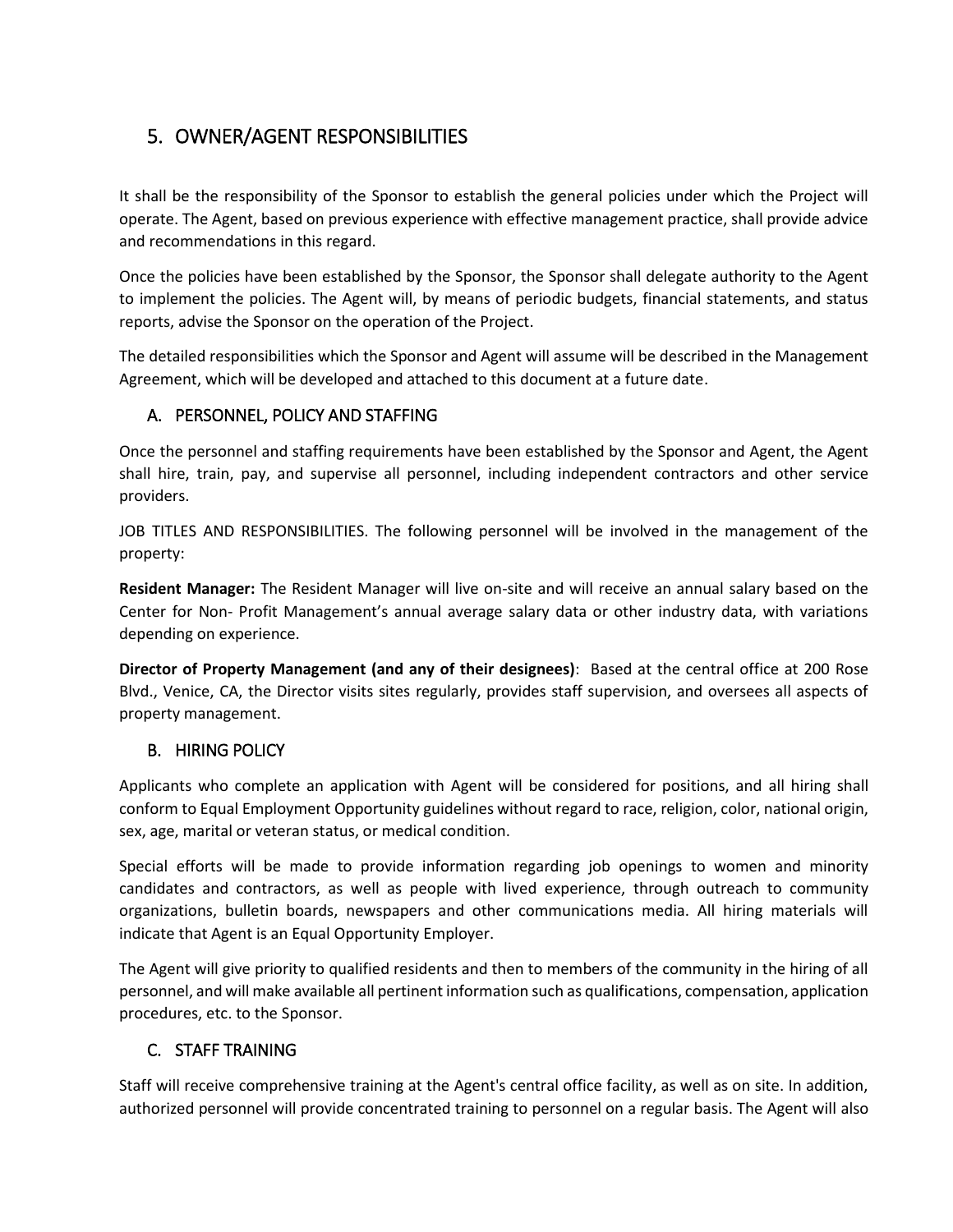send project related personnel to relevant management workshops sponsored by various property management associations for the purpose of updating and renewing work-related skills.

Property Management personnel will all be provided with training programs to help cultivate and build professional skills to support tenants, build a positive and safe culture, improve client engagement, and meet all regulatory requirements for property management. These trainings will include workshops, online courses, panels, and case studies individually and in group settings. Tactical workshops will center around motivational interviewing and client-centered counseling. Trainings will be facilitated on a quarterly basis or as-needed to ensure all staff have the appropriate tools and resources available to professional develop and cultivate their skills.

### D. **ACCOUNTING**

Financial accounting, reports and records shall be in conformance with standard accrual basis accounting procedures and shall be responsive to the guidelines provided by the lenders and other governing agencies.

The Agent shall maintain all accounting records on a computer system at the central office location or in a cloud based storage system readily available. Records of rent collection and all financial transactions will be transmitted to the central office and input into the computer system where a general ledger, cash receipts, and disbursements records will be maintained.

All regulatory reporting documents will be completed monthly in conjunction with the Owner and will be based upon the requirements of the regulatory agencies. At a minimum, the Owner shall receive monthly reports concerning the following:

- A. Cash status report including cash receipts, disbursements and receivables
- B. List of accounts payable
- C. Comparisons of actual versus budgeted operating costs for month and year-to-date.
- D. Vacancy report

### E. OPERATING DISBURSEMENTS

Disbursements from the operating account shall be made as described in the Management Agreement. Bills will be paid and accounts will be funded pursuant to the requirements of the Project's regulatory agreements. Specifically,

1. A purchase order system will be utilized to document most project expenses for 3rd party vendors with the exception of items and services provided on a regular contractual basis (utilities, trash removal, service contracts, etc.). Purchase orders are approved by an Agent's Director or designee.

2. Purchase order copies will be matched to invoices prior to payment. Checks will be vouchered for payment by the Agent's central office and processed weekly for payment of any payable on hand.

3. The following separate accounts shall be established:

General Operating Account - The Agent shall maintain an operating account for rent collection and payment of the project's operating expenses.

Operating Reserve Account - To be funded initially by the Sponsor. Funds may be transferred from this account only to cover actual operating expenses in excess of the approved budget amount, or to compensate for vacancy and bad debt losses in the approved budget amount.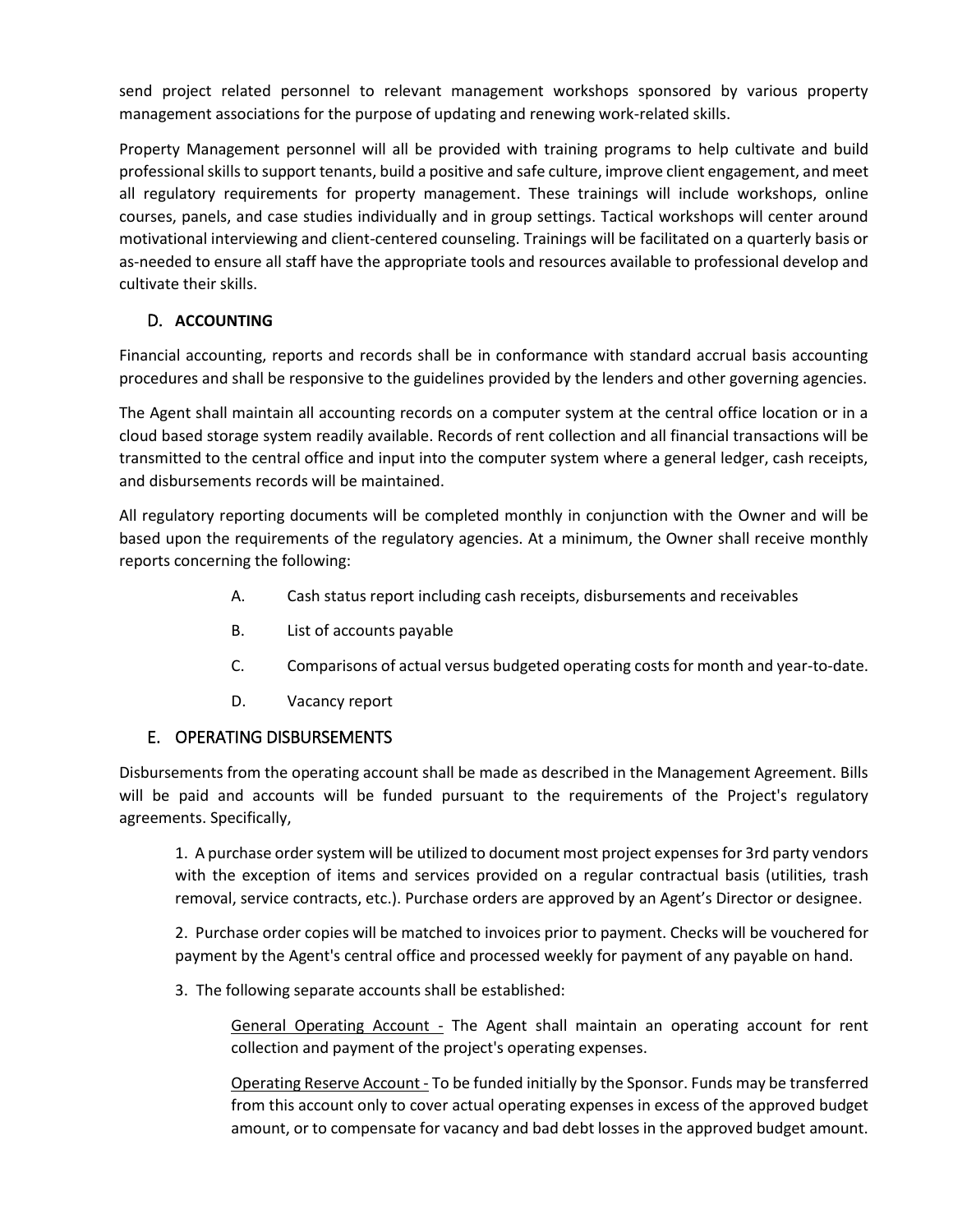Replacement Reserve Account - To be funded through regular contributions from the operating budget.

Security Deposit Account - To be funded by the residents' security deposits.

### F. COST CONTROLS

Careful monthly monitoring shall allow for cost control, prompt identification of potential problems and sufficient lead time to develop plans to meet project needs.

Major budget variances shall be reviewed by the Agent and appropriate actions shall be taken to ensure that monthly cash flow is sufficient to meet the Project's operating expenses and deposits to the reserve accounts noted above.

At least three competitive bids will be sought for contract services over \$5,000 such as landscape maintenance and services related to periodic capital improvements (exterior painting, roofing, etc.)

In the event that items need to be purchased that either were not budgeted or that would bring the Project over budget, the Sponsor will review and approve such additional purchases.

In order to ensure strict compliance with the requirements noted above, the Agent will systematically review all pertinent regulatory agreements and establish a manual of instructions, schedules and tickler files indicating relevant deadlines, reporting formats, etc. This manual will be distributed to all bookkeeping and accounting personnel of Sponsor and to any accounting firms hired to provide audits or other reports for the Project.

### G. INSURANCE

The Sponsor shall arrange for the Project to be insured against loss by fire and such other hazards, casualties, liabilities and contingencies and in such amounts and for such periods as required by applicable regulatory agreements. Competitive bids will be sought to ensure the most cost effective coverage available and both the coverage and the carrier(s) will be reviewed bi-annually regularly. All insurance policies and renewals thereof shall be issued by a carrier and in a form acceptable to all funders and regulatory agencies. Property insurance policies shall name all funders and regulatory agencies which so require as an addition loss payee and liability insurance policies shall name those funders and regulatory agencies that so require as additional insured.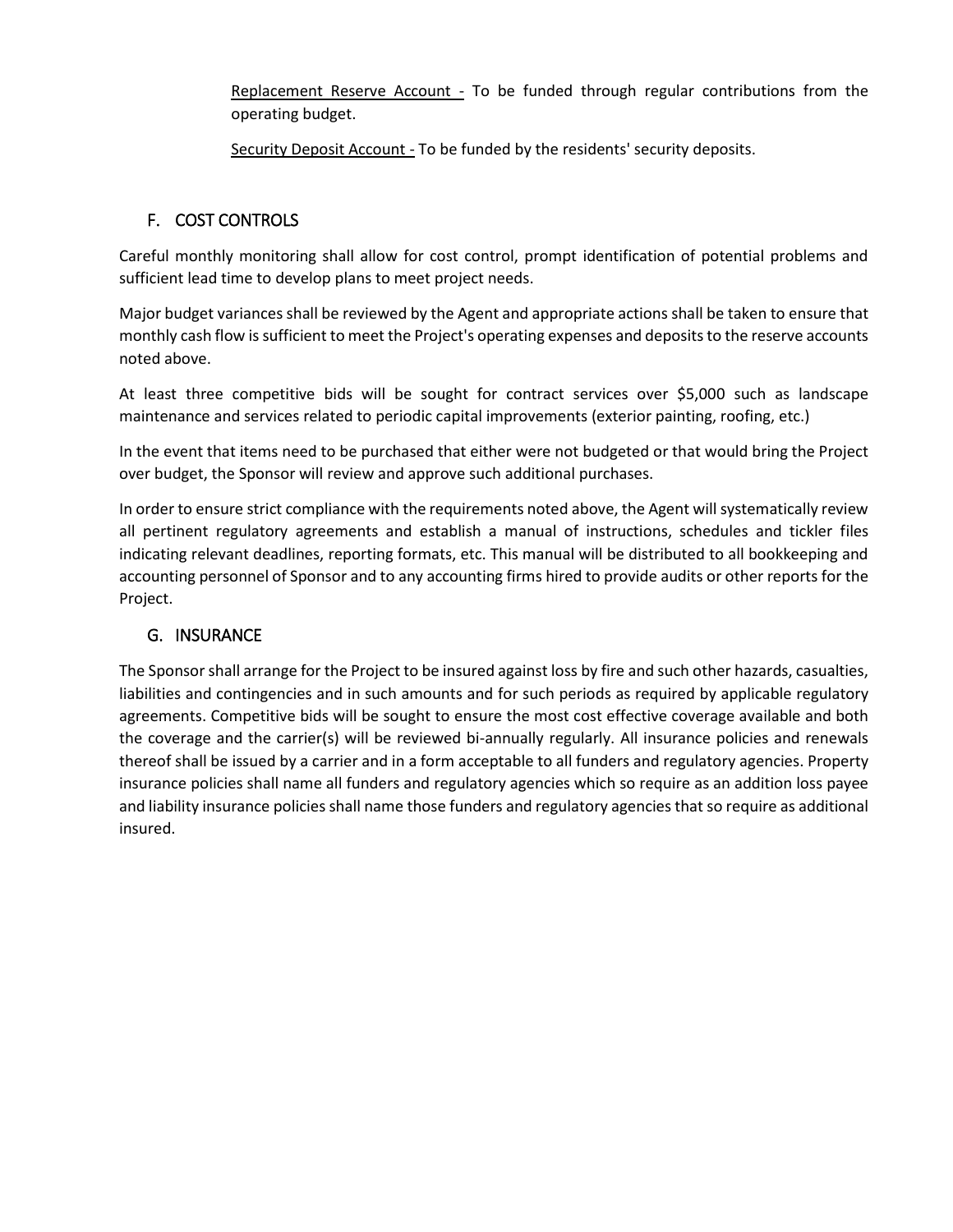### <span id="page-11-0"></span>6. AFFIRMITVE MARKETING PLAN

### <span id="page-11-1"></span>A. PROCEDURES

With respect to the treatment of applicants, the Sponsor/Agent will not discriminate against any individual or family because of race, color, creed, national or ethnic origin or ancestry, religion, sex, sexual preference, gender identity, age, disability, handicap, military status, source of income, marital status or presence of children in a household, acquired immune deficiency syndrome (AIDS) or AIDS- related conditions (ARC), or any other arbitrary basis. No criteria will be applied or information considered pertaining to attribute of behavior that may be imputed by some to a particular group or category. All criteria shall be applied equitably and all information considered on an applicant shall be related solely to the attributes and behavior of individual members of the household as they may affect residency as it pertains to the household's ability to adhere to the terms of the lease, likelihood of disturbing the peaceful enjoyment of other tenants and ability to care for or provide care for the unit.

LAX Suites will partner with the lead CES organizations in SPA 8 for tenant referrals through the CES systems. CES will refer potential tenants to the LAX Suites via CES policies. Any person who contacts the project directly will be instructed to contact local service providers for entry into the CES system, certification of eligibility and subsequent referral to the project. CES is responsible for an outreach plan that effectively covers the SPA.

### <span id="page-11-2"></span>B. LIVE-IN AIDES/ATTENDANTS

Live-In Aides/Attendants must complete a Live-In Aid Application and all required forms and attachments, and be approved by management prior to occupancy. Live-In Aides/Attendants must pass all screening criteria except for the income and asset verification process and credit requirements. Live-In Aides/Attendants will be required to provide identification and proof of a social security number.

### <span id="page-11-3"></span>C. UNIT SIZE/ OCCUPANCY STANDARDS

An appropriately sized unit must be available within the property. Based on the household composition of the planned target population, there will be an adequate number of bedrooms. Families will be housed in accordance with the following:

| UNIT SIZE | <b>MINIMUM</b> | <b>MAXIMUM</b> |  |
|-----------|----------------|----------------|--|
| Studio    |                | 2              |  |
| 1 Bedroom |                | 3              |  |

No more than two persons will be required to occupy a bedroom.

NOTE: Sharing of bedrooms by non-related, single, adult tenants will be allowed under a shared housing model, but will not be required.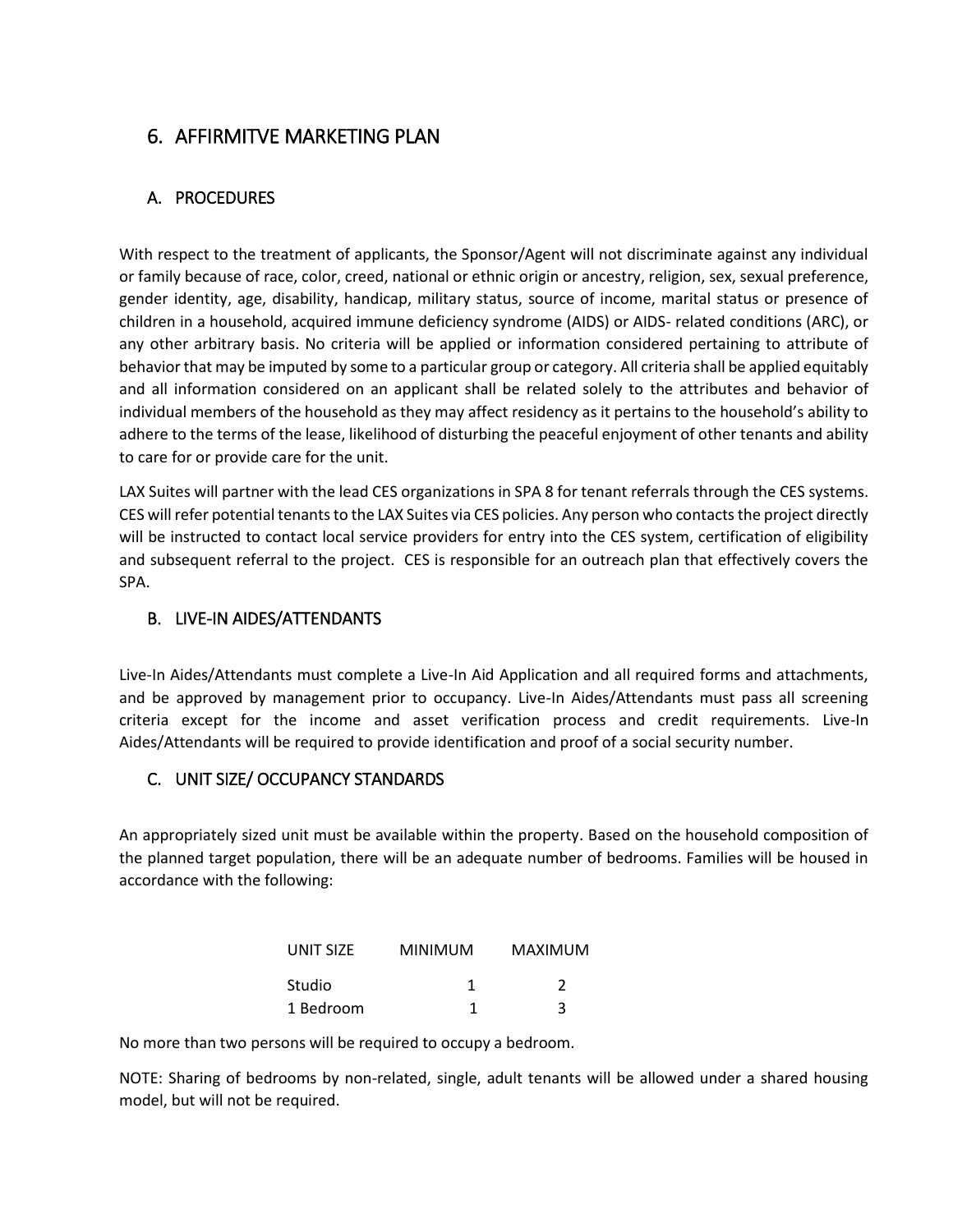### <span id="page-12-0"></span>D. FAIR HOUSING

- A. The project will comply with all Federal, State, or local fair housing and civil rights laws and with all equal opportunity requirements set forth in HUD's administrative procedures.
- B. The corporation will comply with Affirmative Fair Housing Marketing Plan.
- C. It is the policy of the corporation to guard the privacy of individuals conferred by the Federal Privacy Act of 1974, and to ensure the protection of such individuals' records maintained by the project.
- D. The corporation will seek to identify and eliminate situations or procedures, which create a barrier to equal housing opportunity for all. In accordance with Section 504 the corporation will make reasonable accommodation for individuals with handicaps or disabilities (applicants or residents). Such accommodations may include changes in the method of administering policies, procedures, or services.
- E. The housing application and screening processes will be fully accessible to persons with disabilities. Authorized staff will assist applicant with understanding the content of written materials, when necessary.
- F. Residents will be provided a current copy of the Department of Justice's consumer rights policy: A Guide to Disability Rights Law [\(www.ada.gov\)](http://www.ada.gov/).
- G. The project and specific unit may include special physical features that accommodate disabilities, reduce harm, and promote health and community and independence among tenants.
- H. Moving On Strategies: Supportive services & Property Management team will work with each tenant on their Individual Services Plans (ISPs), and will work with government agencies as relevant the to ensure that our staff is trained on and familiar with the process so that we can assist tenants as needed. When moving to another permanent housing solution, including a reduced level of care is identified as a tenant's goal, the services team assists the tenant with identifying other housing opportunities. When it's appropriate, our staff also writes a recommendation letter on the tenant's behalf stating our belief that the tenant is ready to move on to the housing option of their choice. then supporting them in their applications for housing. Property management will provide reference checks as the current landlord.

### <span id="page-12-1"></span>E. ELIGIBILITY

The criteria for eligibility for supportive housing will meet the minimum required by funders without additional criteria imposed: The program requirements:

A. All income will be verified in writing from third party income source on appropriate LAX Suites income verification forms.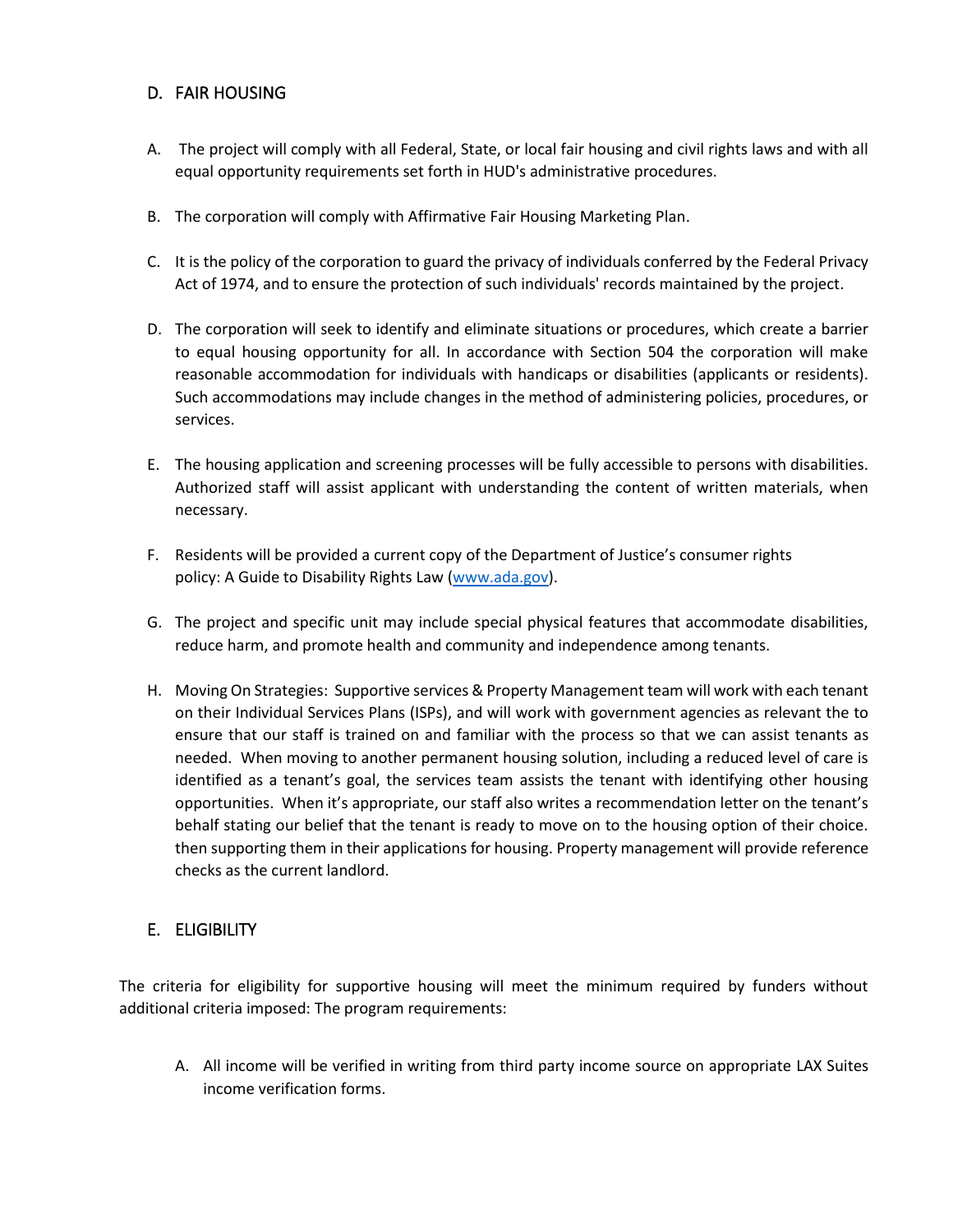- 1. All assets, including bank accounts, will be verified.
- 2. The applicant must have an eligibility income equal to or less than the funder established income limits.
- B. In accordance with HUD regulations & owner requirements:
	- 1. Credit and criminal reports will be obtained for each applicant 18 years of age and over. Applicants may be denied based on failure to meet the credit and criminal criteria as outlined in Section VII of this Resident Selection Criteria.
	- 2. Net income and gross expenses will be used to determine an individual's historical ability to pay credit obligations.
		- a) The net income is determined by the three most current check stubs, which are to be calculated for at twelve-month period, then divide by twelve.
		- b) All items on expenses will be determined after discussion with the applicant on a line-by-line basis using actual, not arbitrary, figures.
	- 3. Previous landlords will be contacted for a reference concerning payment records well as the history of complying with lease requirements and housekeeping habits.
	- 4. Social Security numbers will be required for all households member age 6 and over. Applicants will have sixty (60) days to provide verification of legal status. If the applicant is unable to provide documentation within sixty (60) days the applicant will be removed from the waiting list. If applicant's household consists of certain members who are citizens and others that are to be citizens, applicant will be considered for occupancy but subsidy shall be prorated in accordance with HUD regulations. Applicants may, in some cases, self-certify their Social Security numbers when acceptable documentation is not available.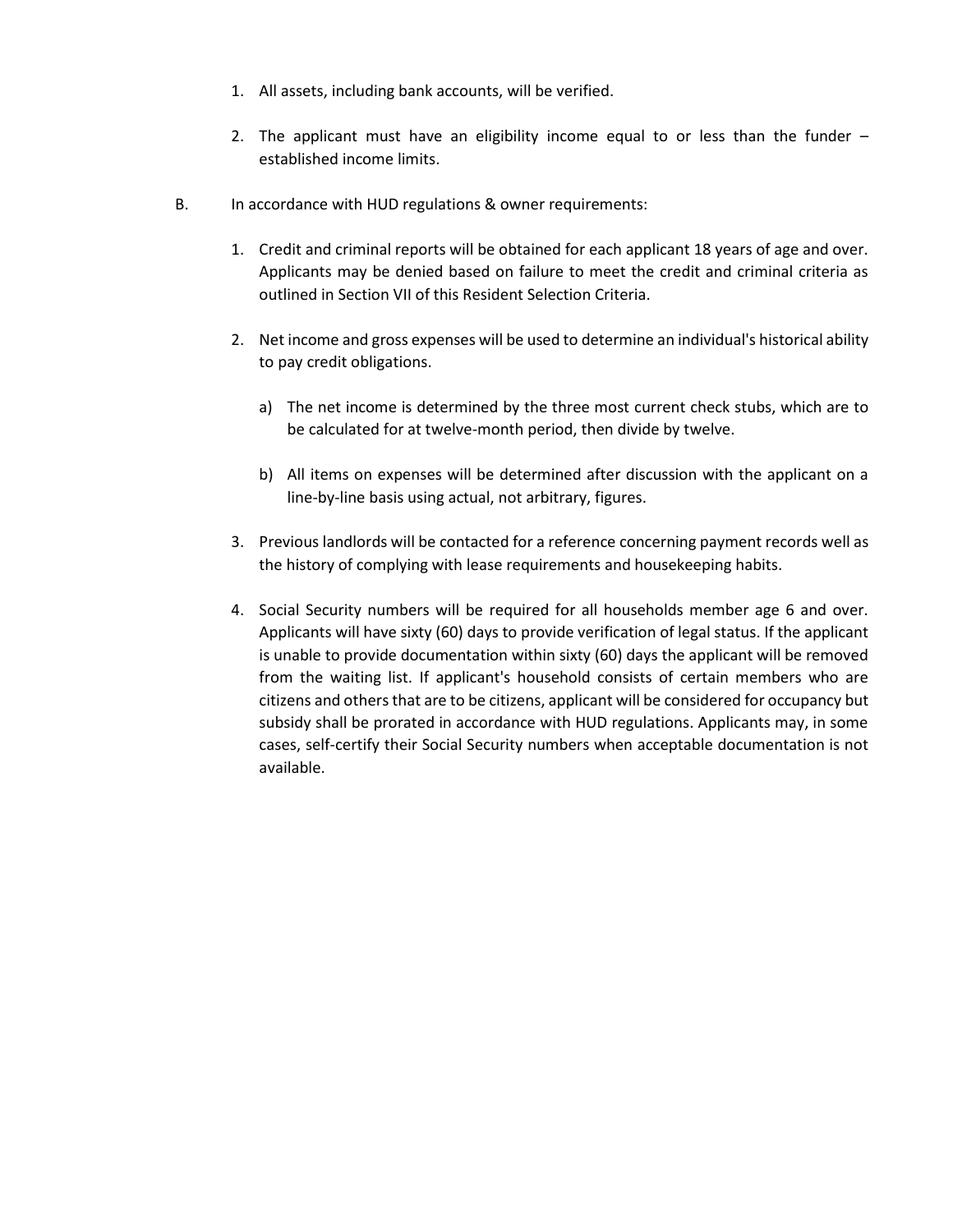### <span id="page-14-0"></span>F. CRIMINAL BACKGROUND CHECK

A check will be made of criminal conviction records for the past ten years for all adult households. Felony offenses may be grounds for rejection if such offenses involve physical violence to persons or property, domestic violence, sexual abuse, sales of narcotics, illegal weapons possession, any form of assault, breaking and entering, burglary or drug related criminal offenses. Applicants will be provided the criminal background record and provide an opportunity to respond and to provide evidence of incorrect information or mitigating factors. Applicants that do not pose a demonstrable risk to resident safety or property will not be screened out.

Property management will screen applicants in the order of referrals received. The screening includes a completed tenant application, third party income verification, review of rental history and/or landlord references, a credit report and a criminal history check. A check will be made of criminal conviction records for the past ten years for all adults in the household. Felony convictions may be grounds for denial of an application, but only if the offense involves physical violence to persons or property, sexual violence, illegal weapons possession, or drug-related criminal offenses that are prohibited by rental subsidy programs. Convicted sex offenders will not be approved. Other applicants with serious criminal convictions will be given a copy of their background report and given an opportunity to provide evidence of incorrect information or mitigating factors.

An application may be rejected based on criminal background checks for any of the following objective criteria:

- Criminal records prohibited by rental subsidy programs and/or without mitigating information
- Falsification of any information on the application

### <span id="page-14-1"></span>G. GENERAL

- A. The supportive housing application and intake process will only request limited information to determine eligibility for housing required by funders. The application and other forms will be in multiple languages staff will assist tenants in understanding all written information. All information will be in plain language. Multilingual staff will be accessible to tenants for interpretation and translating need.
- B. Property Management and the resident services team will work closely to establish a system for staff to communicate with prospective tenants during the application process to track and retain adequate documentation.
- C. The applicant must agree to pay the rent required.
- D. Pets will be allowed with advance approval. However an animal required for physical or emotional assistance by a person who is disabled is not considered a pet, but may be subject to an approved reasonable accommodation request. Regulations may require a verification of disability and the determination of the reasonable accommodation request will be made by the medical professional. Certified service animals will be allowed without any reasonable accommodation request or additional documentation.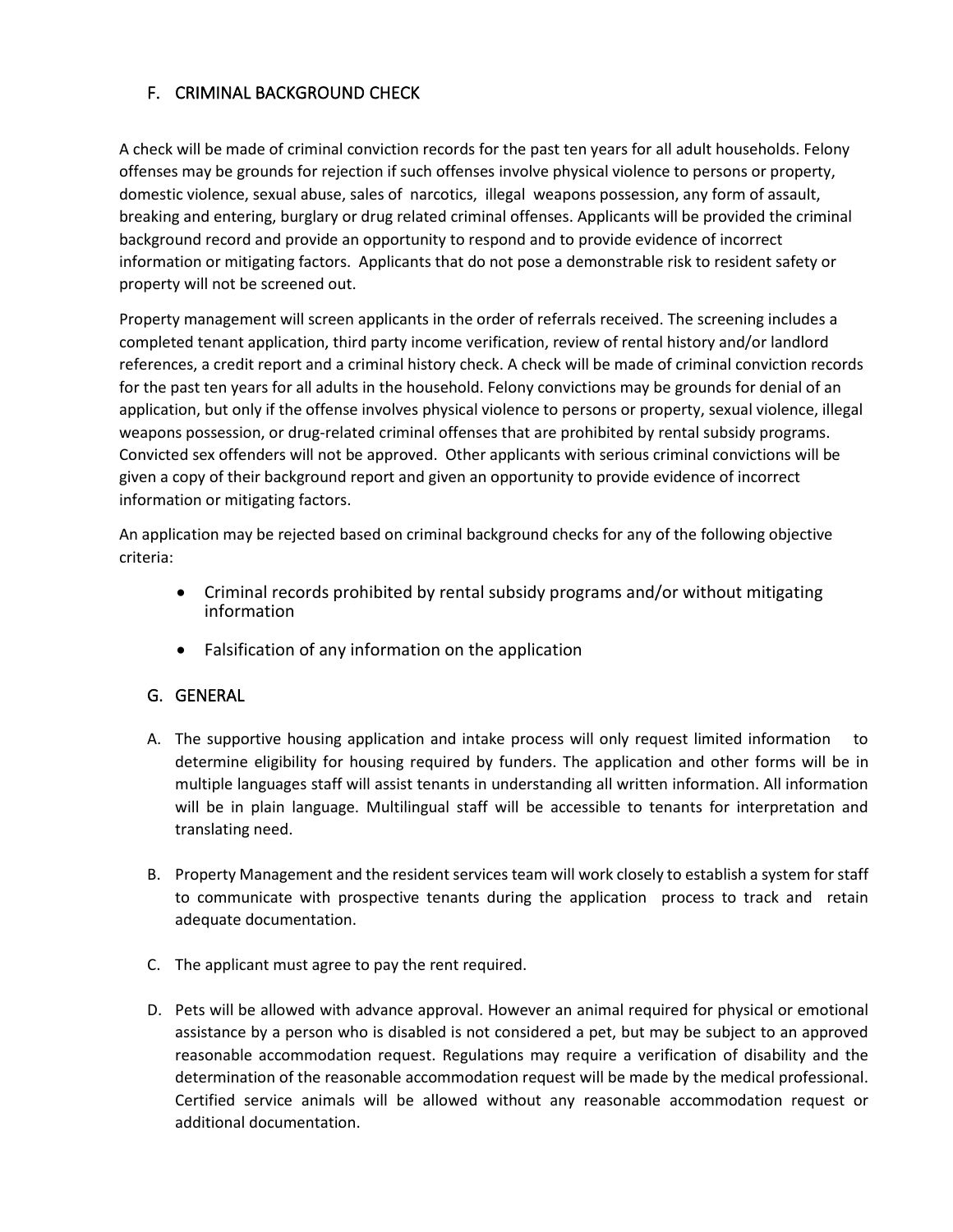- E. All applicants must fulfill the terms of the lease (with or without 3rd party assistance), particularly concerning:
	- 1. Timely payment of rent;
	- 2. Maintaining premises in safe and sanitary condition;
	- 3. Not interfering with management or quiet enjoyment of the property by others.
- G. Victims of Domestic Violence:

An applicant's or tenant's status as a victim of domestic violence, or stalking is not a basis for denial of rental assistance or for denial of admission, if the applicant otherwise qualifies for assistance or admission.

#### <span id="page-15-0"></span>H. GROUNDS AND PROCESS FOR DENIAL

A. Application may be rejected for any of the following:

- 1. Failure to present all members of the family at the full family interview (or some other time acceptable to management) prior to completion of Initial Certification.
- 2. Criminal records prohibited by rental subsidy programs and/or without mitigating information
- 3. Falsification of any information on the application
- 4. Eligibility income exceeding the maximum allowed for the specific program
- 5. Significant disrespectful or disruptive behavior toward management, the property or other residents exhibited by an applicant or family member any time prior to move –in (or a demonstrable history of such behavior)
- 6. Family composition not appropriate for available bedroom size;
- 7. Other good cause; including, but not limited to, failure to meet any of the selection criteria in this document
- 8. A negative landlord or other reference, encompassing failure to comply with the lease, poor payment history, poor housekeeping habits, eviction for cause; or criminal activity outlined above without mitigating information;
- 9. A negative credit report without mitigating information

B. There is a notification process that promptly informs an applicant in writing if their application is denied with an explanation of the grounds of the denial.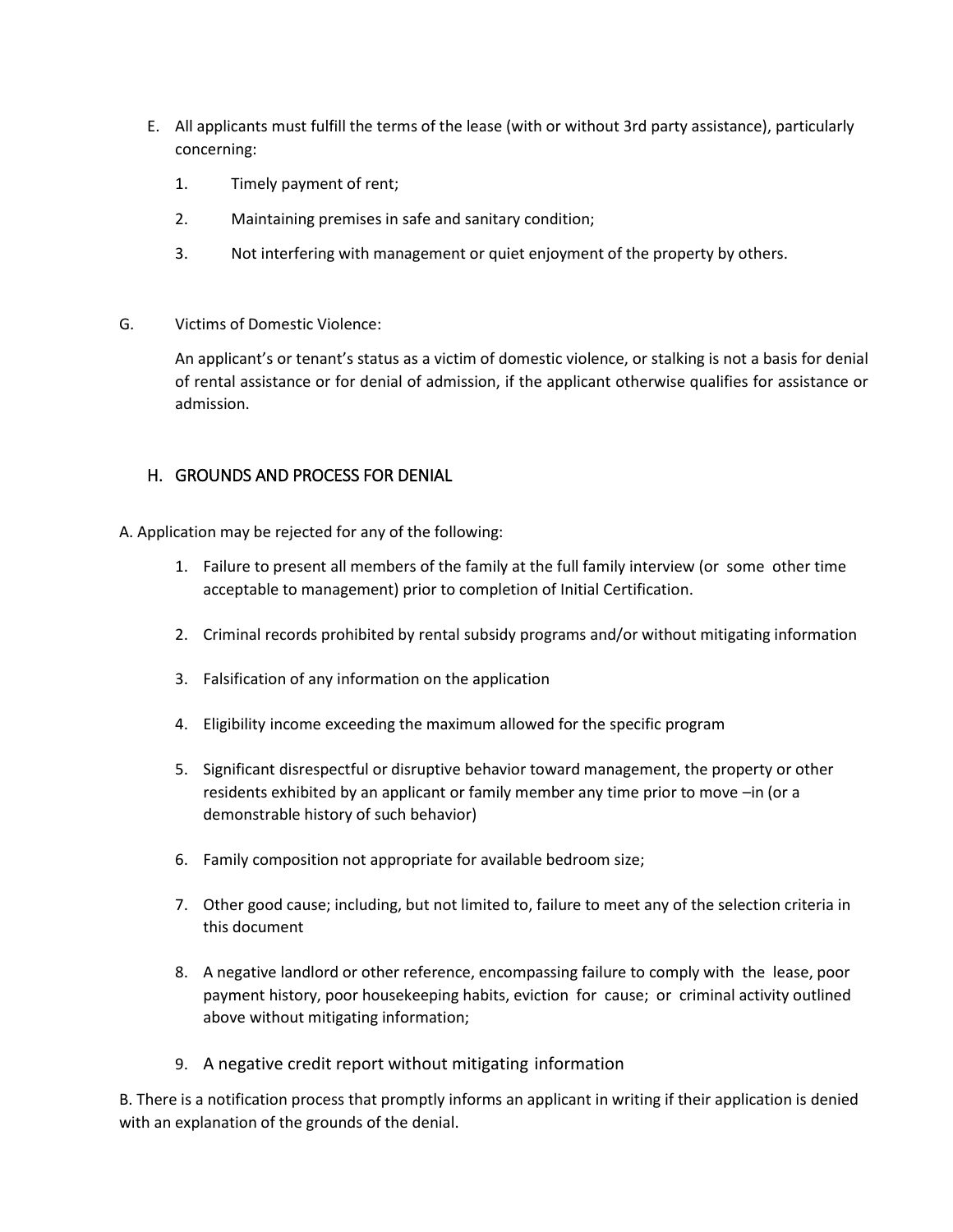- 1) If an applicant is denied for any reason, the applicant will be notified in writing of the decision, along with the Grievance and Appeal Procedures. A phone and/or email message will also be provided and, if a release of information is on file, the CES representative will be notified.
- 2) Denied applicants are given 14 days to appeal the decision in writing. A grievance committee will consist of board and staff representatives from the Owner. If the decision is reversed, the applicant will be considered for the same unit, if available, and/or future vacancies.

Prior to making a final decision to deny an applicant, LAX Suites will consider all mitigating circumstances and evaluate reasonable accommodations, which might make rejection unnecessary. LAX Suites is a lowbarrier, housing first model and all efforts will be made to accept each referral and approve tenants.

### <span id="page-16-0"></span>I. WAITING LISTS

LAX Suites will not be operating a waiting list process for available permanent supportive housing units, which all units in LAX Suites will be. Instead, we are required to and will rely on the Coordinated Entry System (CES) as the wait list for the property. Vacancies announced to CES waitlist include information on accessible units, as do the tenant-based CES assessments. This information is used in the match of the tenant to the vacant unit.

If for some reason the local policy changes, or CES is no longer an active wait list in compliance will all laws regarding accessibility of others, LAX Suites will provide an alternative waiting list process similar to the one currently used in other Venice Community Housing affordable, non-supportive housing units.

### <span id="page-16-1"></span>J. ANNUAL RECERTIFICATION

The annual tenant recertification procedure will be as follows:

a. A spreadsheet will be kept on the move-in anniversary month for all residents.

b. Ninety (90) days prior to their anniversary month, residents will receive a letter advising them of their impending recertification date and asking them to sign the release portion of the third party verification forms. These will be forwarded to the appropriate third parties.

c. Sixty (60) days prior to the anniversary month, the manager will review the income information and determine the continued eligibility and income status of each resident due to be recertified and schedule appointments with those residents.

d. Thirty (30) days prior to the anniversary month the manager will interview the residents due to be recertified in the following month. At this interview the residents will be advised of any changes in their eligibility and income status and/or rental obligation.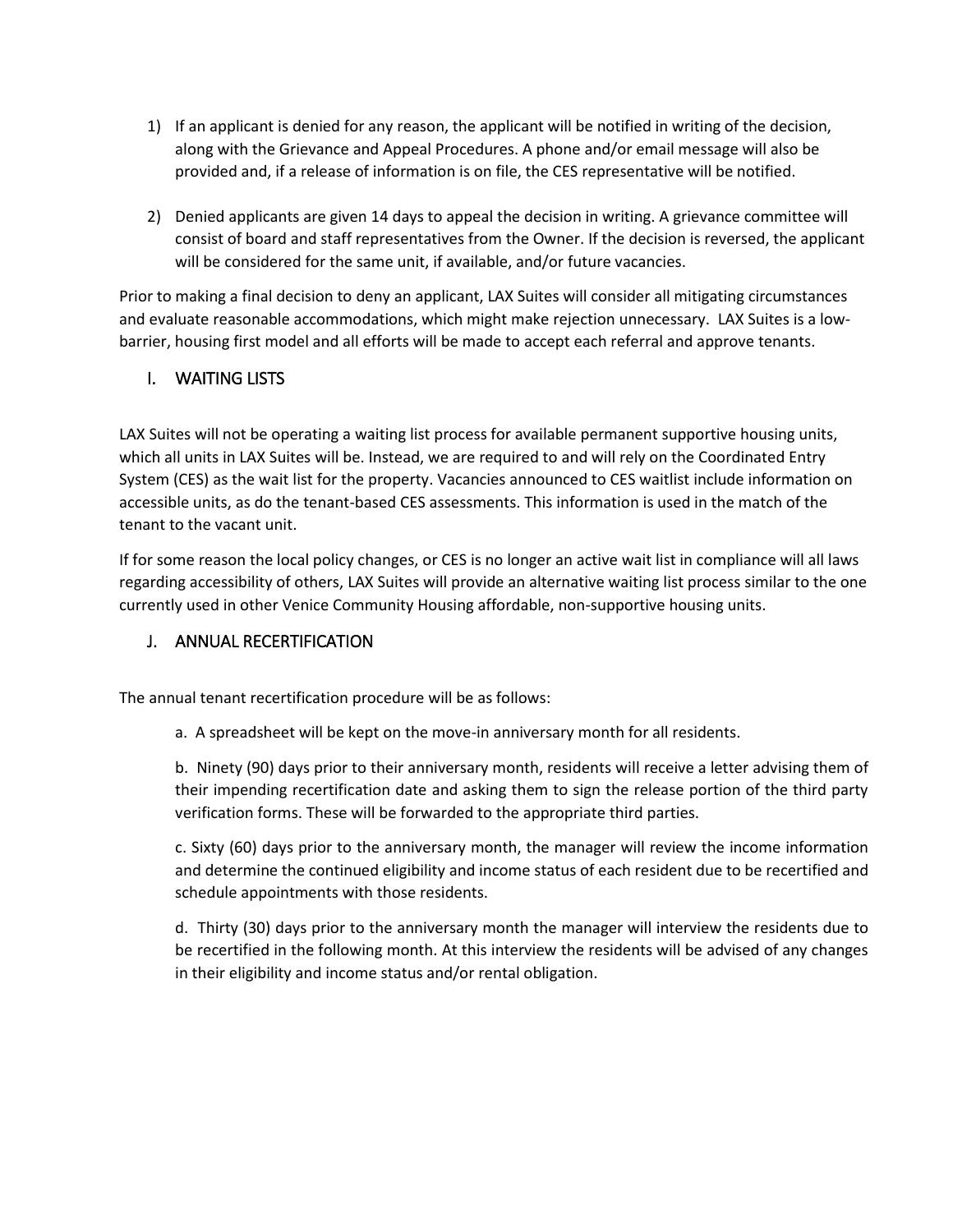## <span id="page-17-0"></span>6. COLLECTION POLICIES AND PROCEDURES

- A. The property manager shall collect and submit all rents, resident fees and charges promptly to the accounting department for deposits and payment recording to project account. A rent payment receipt will be provided upon request.
- B. All rent will be due and payable on the first day of the month, but no than five (5) working days after due date. Rental payment will be made on-site either by check or money order.
- C. Rents not received by the fifth (5th) of the month are considered late. Property Management will contact both the resident and Resident Services within two (2) days of receiving non- payment information. After the initial contact to inform both the resident and Resident Services a written 3 day notice to pay rent or quit will may be sent. If the rent is not received by the tenth (10th), the Resident Manager will inform the Management Team (consisting of property manager, property supervisor, and other authorized staff) who will review the collection efforts and make a recommendation to file an Unlawful Detainer or to continue to pursue collection efforts.
- D. Partial rent payments (except for pro-rated rents involving a mid-month move-in rate) may not be accepted. However, where the resident is receiving a Welfare or Social Security check, the resident's payment schedule may be arranged accordingly.
- E. Rent increases shall be anticipated and implemented as the needs of the Project dictate, in conjunction with the preparation of the Annual Operating Budget. The Agent shall prepare the Annual Operating Budget at least sixty (60) days prior to the beginning of the Projects fiscal year.
	- 1. Rent increases shall be implemented in conformance with all regulatory agreements and local and state rent stabilization ordinances.
	- 2. Rent increases for units occupied by holders of Section 8 certificates or other rental subsidy shall be coordinated with the local Housing Authority or governing agency.
- F. Should a resident cause damage to the premises in the course of tenancy, the resident will be billed for the repair of such damages when they occur, in order to avoid using the resident's security deposit for payment. These damage charges will appear on the resident's rent ledger card and will show as a balance due until paid in full. However, should these charges still be owed when the resident vacates the unit, such charges will be deducted from the security deposit fund.
- G. Residents having financial problems that affect payment of their rent may be referred to an appropriate social agency for assistance with remedying their problems. In most cases a rent payment plan can be created and maintained with Property Management with coordination with Residents Services. Utility rate assistance programs are available should a resident need further financial assistance. Tenants can discuss potential rent assistance programs with their case manager or resident manager. The resident services team will then collaborate with property management team to seek avenues for financial relief.
- H. A late fee of \$10.00 will be charged in connection with any rent payment not received by the tenth (10th) day of the month.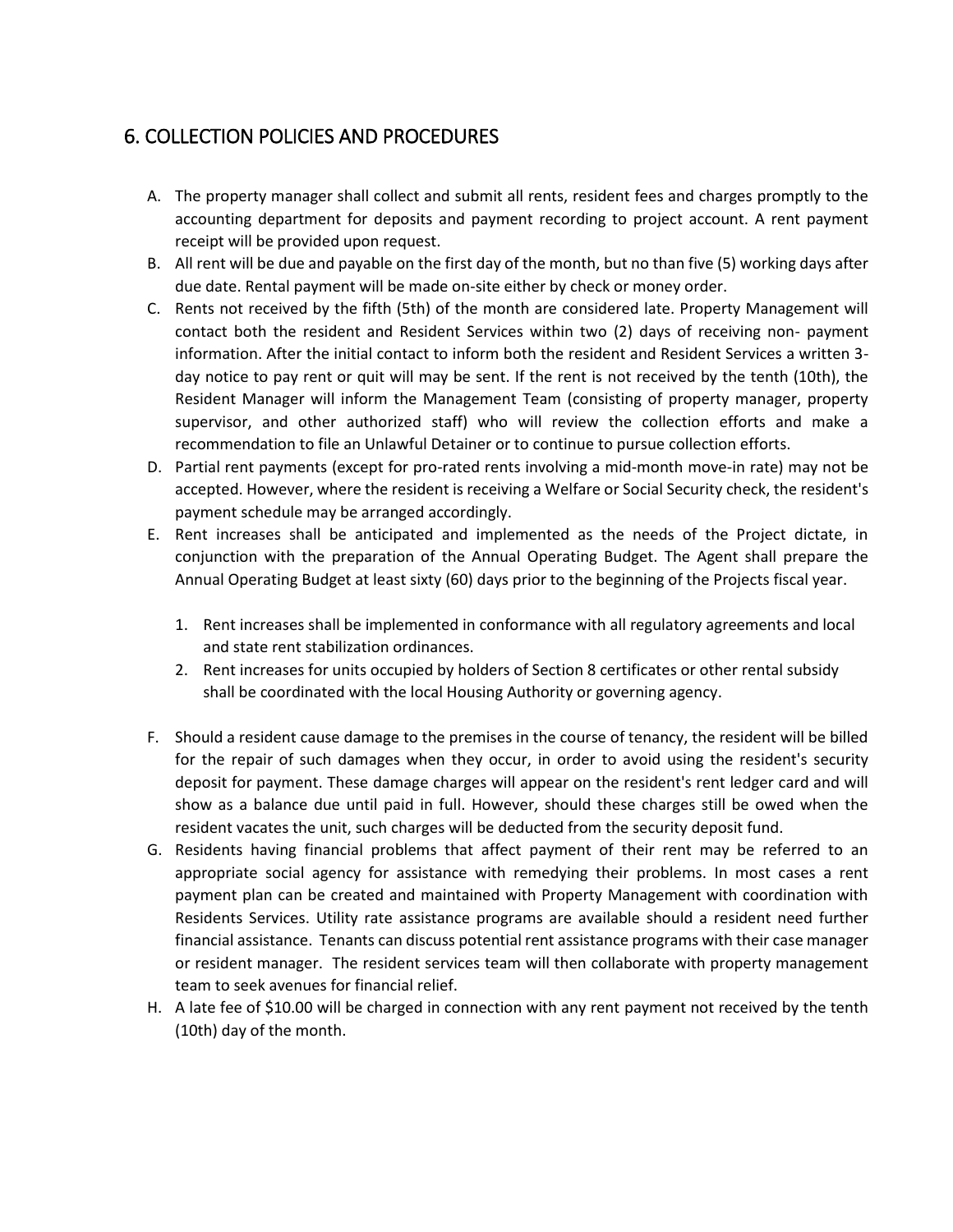- I. A service fee of not less than (\$25.00), and no more than the actual cost, will be assessed on the tenant will be charged for returned checks. Following the occasion of two (2) checks being returned by the bank, rent payment by cashier's check or money order will be required.
- J. Legal costs incurred in pursuing collections of rents and/or eviction procedures shall be borne by the Project and shall be paid for out of the General Operating Account.
- K. Rent Collections shall be recorded by the property manager. A bookkeeping system will record the deposit.
- L. A master "rent-roll" shall be maintained and regularly updated, indicating number, name of occupant(s), rental amount, any subsidy payment(s) and current payment status for each of the units in the Project.

# <span id="page-18-0"></span>7. SECURITY DEPOSITS

- A. Residents shall be required to make a refundable security deposit in accordance with the requirements of the Sponsor. The deposit shall be equal to one month of the unit's rent. The security deposits shall be held in a separate trust account with a depository insured by an agency of the federal government or a comparable federal deposit insurance program. The balance of this account shall at all times equal or exceed the aggregate of all outstanding deposits plus accrued interest.
- B. When a unit has been vacated, the Resident Manager will perform move-out inspection to determine any damages to be corrected or cleaning necessary over and above normal wear and tear, which shall be charged against the security deposit. A resident may, but is not required, to participate in this inspection. The move-out inspection form will be compared to the move-in inspection form to determine the extent of resident caused damages**.**
- C. Within 21 days from the date of move-out, a security deposit refund form will be completed indicating:
	- 1. Security Deposit on hand;
	- 2. Amount of rent or unpaid charges owing as of the date of the move-out
	- 3. Amount of the damage or cleaning charges to be assessed. An itemized list of work and actual costs will be attached to the forms for repair, cleaning or replacement of items above normal wear and tear.

The balance of the security deposit and interest after deductions for outstanding rent, charges, cleaning and damages will be refunded to the resident with this form and itemization of costs.

# <span id="page-18-1"></span>8. EVICTION PREVENTION POLICY / EVICTION POLICY

Notices to perform or quit will be issued by the property manager for lease violations. Unless instructed in writing otherwise by a tenant, their Case Manager (CM) will receive a copy of the notices. This practice gives the CM the opportunity to intervene on the tenant's behalf to prevent eviction and preserve tenancy and to apply behavior modification strategies. Weekly/bi-weekly site staff meetings also allow both supportive services and property management staff designated time to discuss and strategize about non-private (in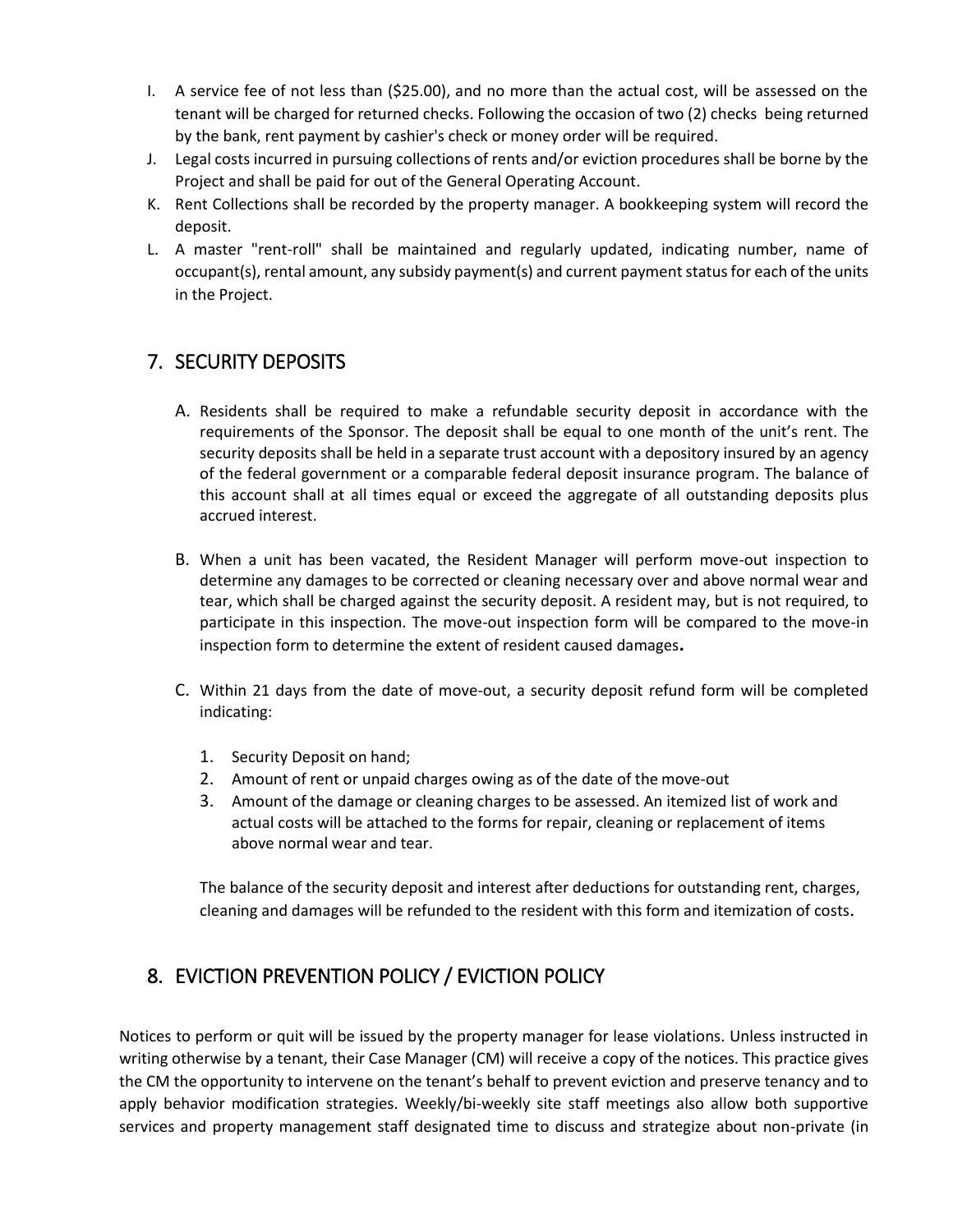compliance with HIPAA laws) behavioral concerns that might impact the apartment community. In instances where circumstances may lead to eviction, a reasonable accommodation may be requested of property management in order to assist the tenant in preserving tenancy. Lastly, where evictions cannot be prevented, the services staff can and will assist the tenant to relinquish their unit, and relocate alternative housing as a last effort to avoid a formal eviction process.

All evictions are handled on a Just Cause basis based on violations of the lease. The tenant and CM will receive a notification of lease violation, generally within 48 hours of occurrence. If after coordinated efforts between Property Management and Resident Services do not yield compliance, VCH management team will be notified to make a filing determination. If the decision is made to proceed with a legal notice, the tenant and CM will be given a notice to Cure or Quit. If the violation is not cured, an unlawful detainer will be filed.

# <span id="page-19-0"></span>9. REASONABLE ACCOMMODATION POLICY

If an applicant has a physical or mental disability, and as a result of this disability there are reasonable accommodations that should be considered, the applicant may complete the reasonable accommodation request form or make a verbal request describing the reasonable accommodation(s) being requested and why it should be considered. The tenant may be asked to fill out a reasonable accommodation request form, though it is not required, and the tenant may be requested to provide written verification from a health care provider or other credible party that: 1) the applicant is disabled under California law; and 2) the requested accommodation is related to, and needed because of, the disability.

In addition, an applicant may request that staff be assigned to assist with the application process. Support typically offered by services staff include: explaining and filling out the application form, obtaining supportive documents need to complete the application, attending the property management interview with the applicant, providing bus tokens for site visits and interviews, assisting with the appeal process, assisting in the request for a reasonable accommodation, advocating for the tenant or applicant, attending meetings with the tenant and outside agencies, communicating in the language of the applicant's choice, and assisting in locating alternate housing, among other support.

The tenant has the right to receive notice whether the reasonable accommodation was approved or denied in writing, shall have the opportunity to discuss or recommend alternative accommodations if needed, and shall have the right to appeal. Services staff will be trained to be aware of when applicants might be in need of reasonably accommodative support and proactively engage with management to assure that the target population has equitable and affirmative access to the available units. The reasonable accommodation process is available to tenants during the duration of time they occupy the unit and during the application process.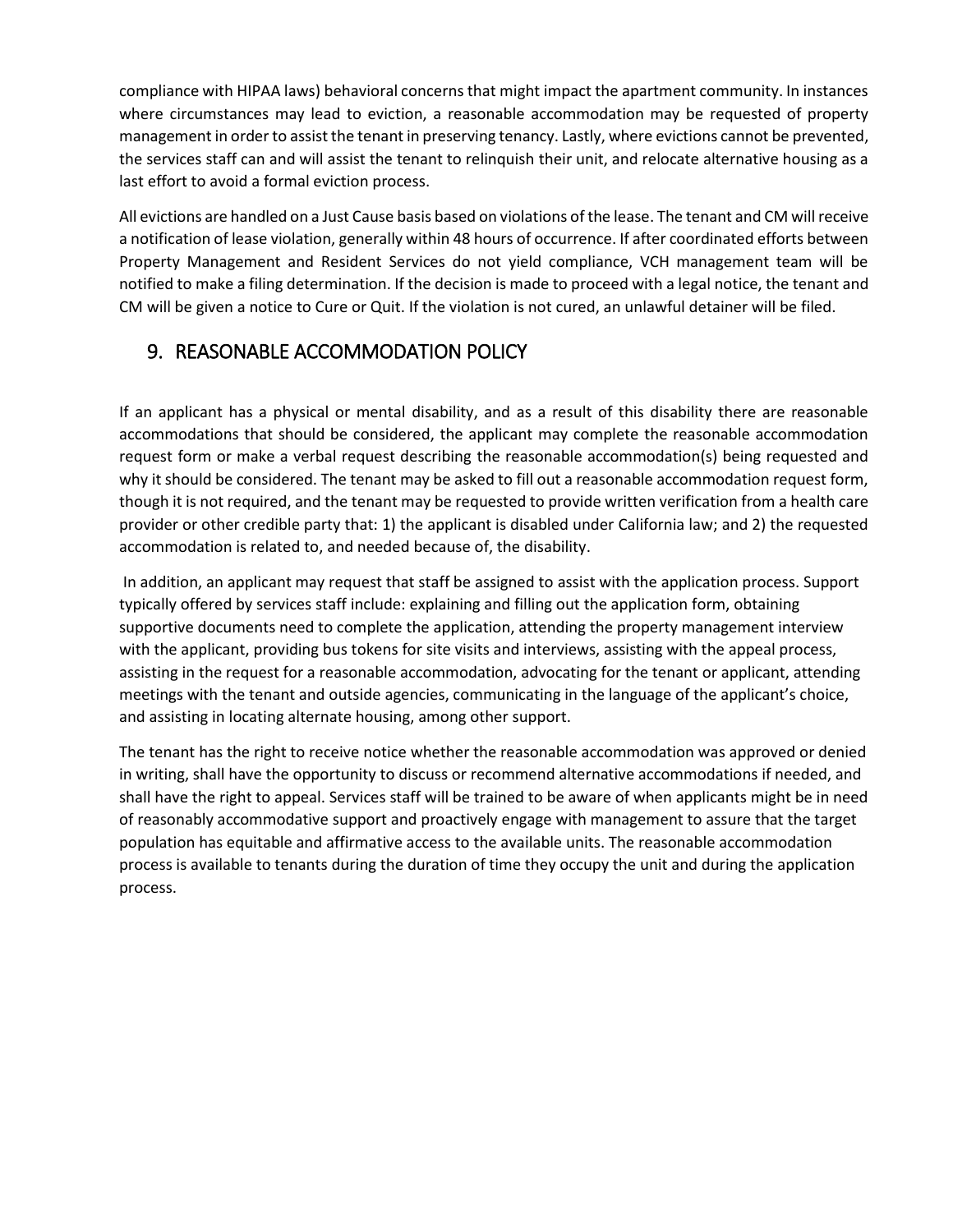### <span id="page-20-0"></span>10. PROCEDURES FOR APPEAL AND GRIEVANCE

Agent and Sponsor will keep residents advised, through newsletters, reminders or written warning notices, of existing policies. Sponsor will work with residents and enlist the support of service agencies as required to prevent recurrent violations. Notices to perform or quit will be issued for all lease violations. However, unless instructed otherwise by a tenant, case managers will receive a copy of said notices. This gives case management the opportunity to intervene on their client's /our tenant's behalf to prevent eviction and to preserve the tenancy. In addition, bi-weekly site staff meetings allow both case management and property management to discuss and strategize about non private (in compliance with HIPAA laws) behavioral concerns that might spill out into the community. Property management can initiate an eviction, however all legal actions against tenants must be reviewed and pre-approved by the Director of Housing. Evictions will take place as a last resort.

Any notice of termination or eviction shall contain a statement of the facts constituting the cause for the termination or eviction and a statement of the resident's rights under the grievance and appeal procedure.

Tenant complaints shall be processed according to the Grievance and Appeal Procedures. This procedure allows for both informal and formal hearing while not waiving the rights of either the resident or management to any judicial resolution of the matter.

Written resident complaints will be responded to in writing by the Agent or Sponsor. Complaints can be mailed or hand delivered to Resident Manager, or any other Sponsor or Agent representative, and can be signed or anonymous. The complete Grievance and Appeals procedure is attached as Exhibit "A".

### <span id="page-20-1"></span>11.PLANS FOR ENHANCING RESIDENT MANAGEMENT RELATIONS

Resident-management relations shall be based on a policy of cooperation and communication. Residents shall be encouraged to understand that their involvement with the Project and therefore their ideas, priorities, suggestions and concerns, are both sought and valued. The Sponsor shall encourage the establishment of a Residents' Association and shall enlist the support and participation of the residents in the following three areas:

#### <span id="page-20-2"></span>A. COMMITTEES

Resident involvement with other residents through volunteer activities. Examples include: an orientation committee to welcome newcomers to the community; a service committee to visit the sick and run errands for those in need; an activities committee to plan and carry out social/cultural/educational events.

#### <span id="page-20-3"></span>B. PROBLEM SOLVING

Resident participation in solving problems generated by other residents, such as excessive noise or other disturbances. The Sponsor will encourage residents to act as a cohesive body to see that policies affecting the community as a whole are upheld. Ideally, residents with a complaint against one another could present their situations to a committee that would work out an equitable solution. Property Management will notify Resident Services, or vice versa, within 2 days of any unmet tenant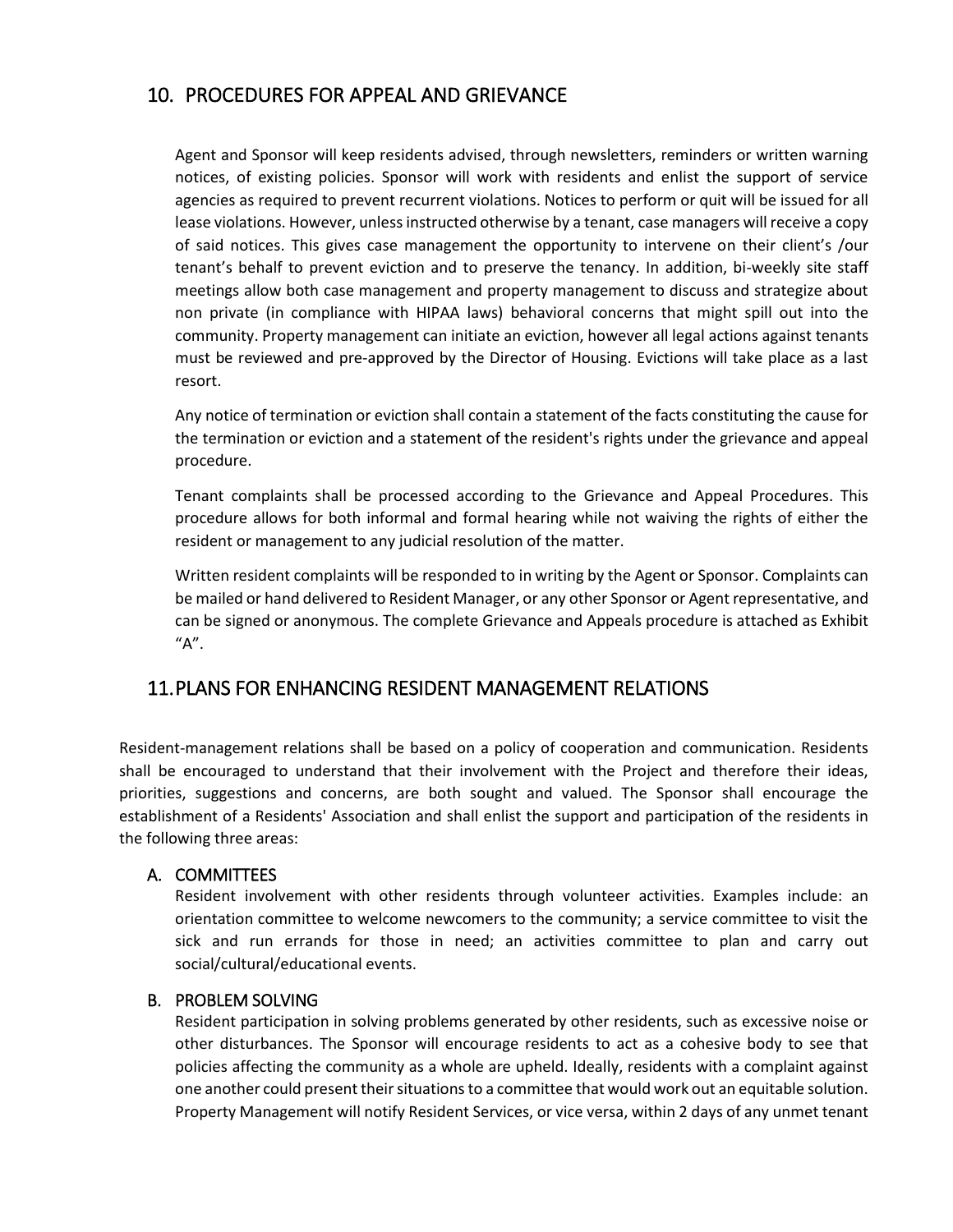service needs and notifications of tenant issues. A response is also required within 2 days of receiving the notifications.

### <span id="page-21-0"></span>C. ONGOING COMMUNICATION

Residents shall be encouraged to offer suggestions to the manager and senior management staff in a variety of areas of concern, such as security, maintenance and rent increases.

Resident involvement in planning can result in more relevant, sensitive and effective management policies and also recognizes the principle that "participation brings commitment," i.e. that, given an opportunity to participate, residents will act to improve the quality of life in their community.

### <span id="page-21-1"></span>D. GREEN EDUCATION SERVICES

The building will incorporate sustainability features. On-site staff will educate tenants on recycling and resource conservation. Green Living Workshops will be offered on topics like nutrition, energy conservation, and edible gardens. The property has a community garden that will be led by the tenants in the cultivation and ongoing maintenance. A master gardener will be consulted to educate tenants. Tenants will learn how to tend to plants and vegetables and then use the vegetables in cooking classes. The building will incorporate several sustainability features.

### <span id="page-21-2"></span>E. CONFIDENTIALITY POLICY

In permanent housing, with multiple support staff, questions and concerns around privacy and confidentiality may arise.

LAX Suites adheres to a policy of confidentiality respecting every tenant's right to privacy. This is a professional as well as a legal directive, and it is imperative for effective helping relationships. Hence, LAX Suites not only concerns itself with the practice of protecting confidential client information, but also the spirit of confidentiality. This is fundamental to living up to the trust tenants place in the staff, and acting within the boundaries the law provides. All conversations between staff members regarding a specific tenant must:

l) Be carried on with professionalism.

2) Happen only when necessary and in private (i.e., seeking consultation or supervision, advocating for the tenant, linking him/her to services, etc.).

3) Consider what is best for the tenant.

4) Have tenant permission whenever possible as required by law.

As is sometimes the case, there are special circumstances in which making confidential information available is necessary or required. These special cases include:

- A tenant who is diagnosed with TB, COVID 19 or similar illness and contagious. DPH must be notified;
- Sharing tenant information with emergency service providers, including the completion of a 5150 Form, and/or providing information to paramedics or psychiatric emergency during an emergency medical situation;
- Knowledge of child or elder abuse triggers notification;
- Upon written and signed release of information form from the tenant, support services staff can release any information with Property Management staff or outside service providers named in the form.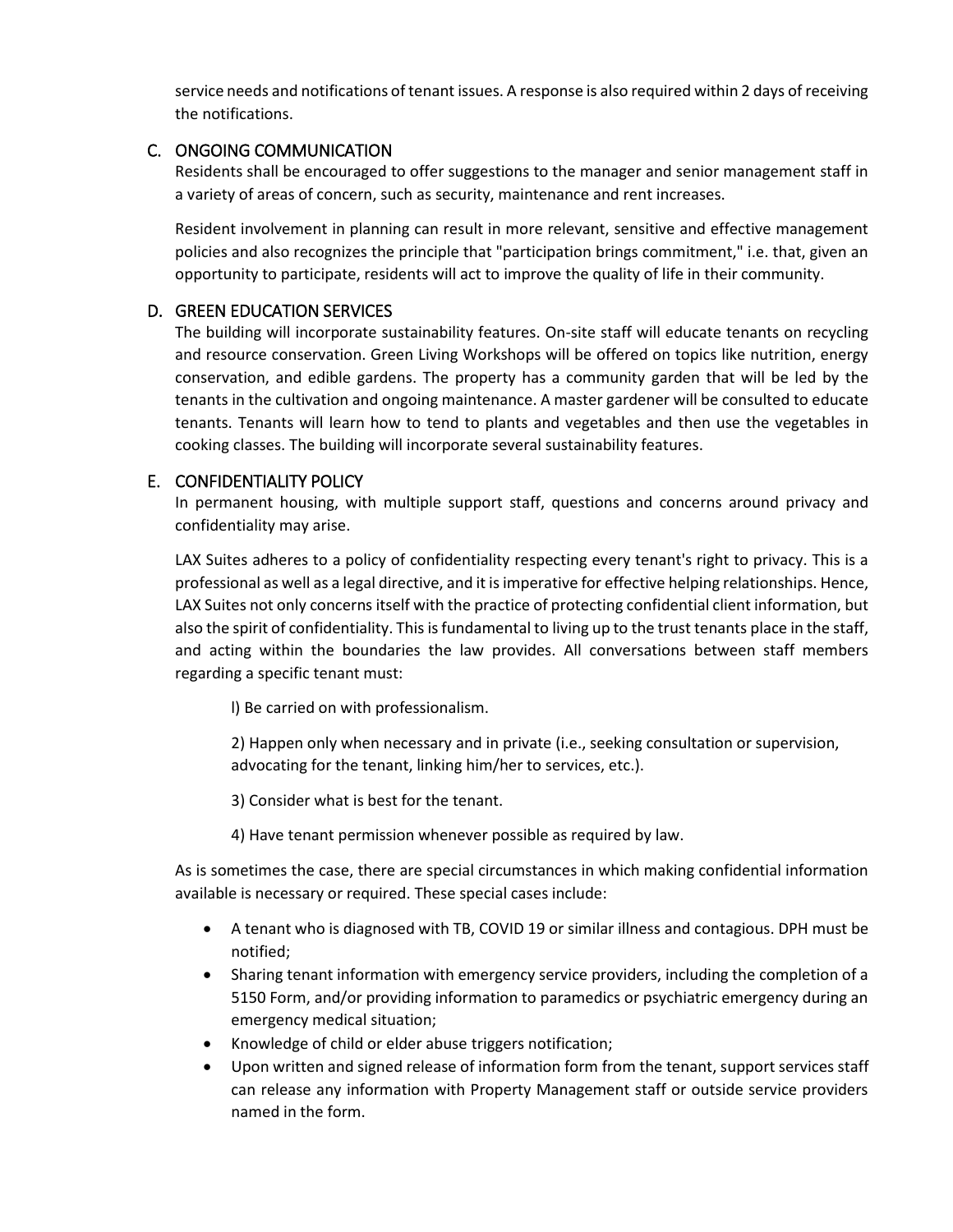### <span id="page-22-0"></span>F. SUBSTANCE ABUSE POLICY

LAX Suites recognizes that drug use is a part of the world and the communities in which we live. Property Management will work with tenants to minimize any harmful effects of drug use on each individual and the community as a whole. We wish to respect every individual's right to health and well-being and to acknowledge their ability to take responsibility for their behavior as it affects themselves, their loved ones and their community. We recognize that for some people this will mean total abstinence from drugs and alcohol and for others this may mean responsible use and/or harm reduction activities. This includes discussing tenant's choices regarding substance use in a nonjudgmental manner and helping them make decisions for themselves about their own substance use goals. If drug and alcohol use is apparent we will explore with the tenant what purpose it serves for them, and how it causes them harm. However, some behaviors related to substance use or abuse are not allowed. Continued violations of these substance abuse policies will be grounds for eviction:

- Absolutely no drug sales or distribution will be allowed. This includes the buying and selling of any illegal substance or non-prescribed psychiatric medication on or immediately surrounding the premises. Staff may contact police if seling or distribution becomes apparent in the building.
- No drugs or alcohol in the community areas at any time. This includes the lobby, hallways, community room, etc.
- No public intoxication in the above community areas.
- No drug seeking behavior in the community. This includes, but is not limited to, knocking on other resident's doors requesting money or substances and threatening other residents or staff.
- Substance use may not disturb other residents. This includes, but is not limited to, making excessive noise or being noisy after hours, leaving drugs or drug paraphernalia in public areas, having excessive visitors, or having substances available or visible to other residents.
- Substance use cannot interfere with the financial responsibilities of each tenant such as payment of rent becomes a problem, money management may be offered as an alternative to eviction.
- Residents will be responsible for ensuring that their visitors comply with the above standards.
- If substance use becomes problematic to the community, or it appears that substance use is endangering the housing status of a resident, all attempts will be made to implement substance use counseling and/or harm reduction strategies as an alternative to eviction.

### <span id="page-22-2"></span><span id="page-22-1"></span>12. MAINTENANCE AND REPAIRS

### A. IDENTIFICATION OF MAINTENANCE STAFF

All maintenance and/or janitorial work will be completed by staff or contractors that are easily identified via a name tag, clothing with the company named on it, or similar means.

All routine janitorial work will be scheduled and/or completed by the Resident Manager. Any supplemental or extraordinary work that is required will either be contracted out to a private janitorial firm or undertaken by an employee of the Agent and billed to the project. Maintenance work will also be done by an employee of the Agent or its contractors and billed to the project.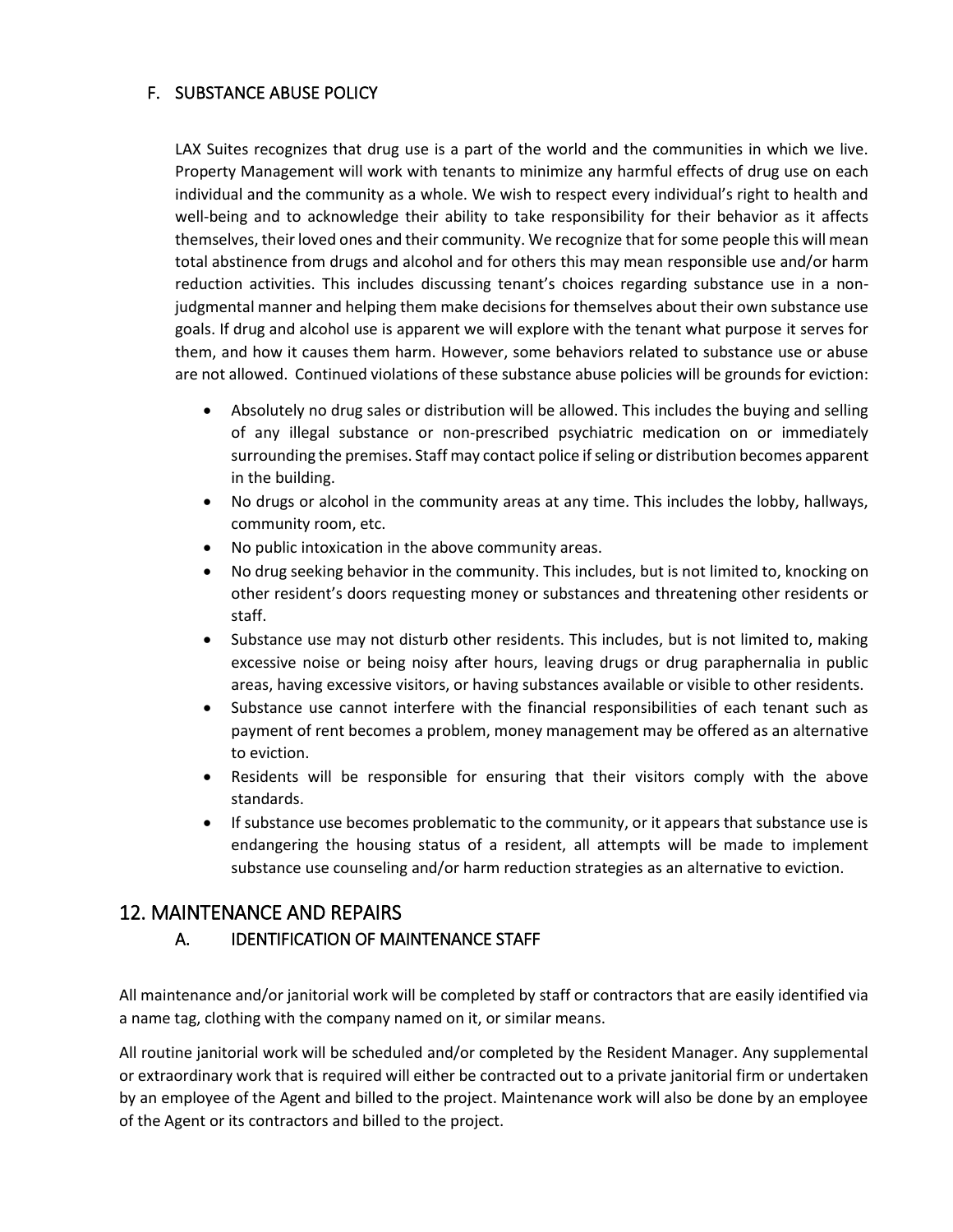Work requiring a licensed contractor such as major plumbing, electrical or mechanical work shall be contracted for by the Agent, according to the Management Agreement. Scheduling of maintenance work, to be completed by an outside contractor, will be subject to the scheduling available through the selected contractor.

Maintenance Work Orders will be reviewed and coded to reflect order of completion. Emergency work orders will take precedence over general unit/building work orders. Work orders will be completed within a maximum of 5 days. Residents and Resident Services will be notified if work will not be completed within initial 5-day completion period, including the reason for delay.

### B. PREVENTATIVE MAINTENANCE SCHEDULE

<span id="page-23-0"></span>A preventative maintenance schedule will be prepared and updated by the Agent. Annual and other regular inspection forms will be used by the Agent to inspect and document the interior and the exterior of the project. Notations will be made for any areas requiring special attention. A 100% unit and building inspection will take place at least annually, in addition to any inspections from funders/lenders, etc.

The Agent will generally contract out for pest control services. General services will be performed once a month and for individual units on an as needed basis. Residents are instructed to complete and submit a maintenance work order to indicate maintenance work being requested. Blank work order copies will be located in the laundry facility, with the on-site Property Manager/Supervisor and inside any VCHC offices. Resident Services to notify Property Management with any maintenance concerns within 2 days of noticing.

The exterior and interior of the building will be painted every seven 7 to 10 years or as needed. All equipment will be maintained based upon the individual equipment guidelines. There will be annual inspections of all units to determine maintenance needs. Monthly and weekly inspections of the exterior of the complex will also be conducted.

### <span id="page-23-1"></span>C. TENANT REQUESTED MAINTENANCE

Tenants will fill out a work order and deliver it to the Resident Manager, or call in a work order. Authorized staff will assist residents with understanding the content of written materials, when necessary, and will be available to help complete maintenance work order forms. Management will determine if the work order request requires emergency or routine attention. Emergency repairs are those which cause or may cause significant damage or make any area unsafe or uninhabitable.

Every effort will be made to correct emergency repairs within 24 hours. Exceptions to this could be when parts must be ordered to complete the service. Further provisions for repairs are outlined in the Management Agreement.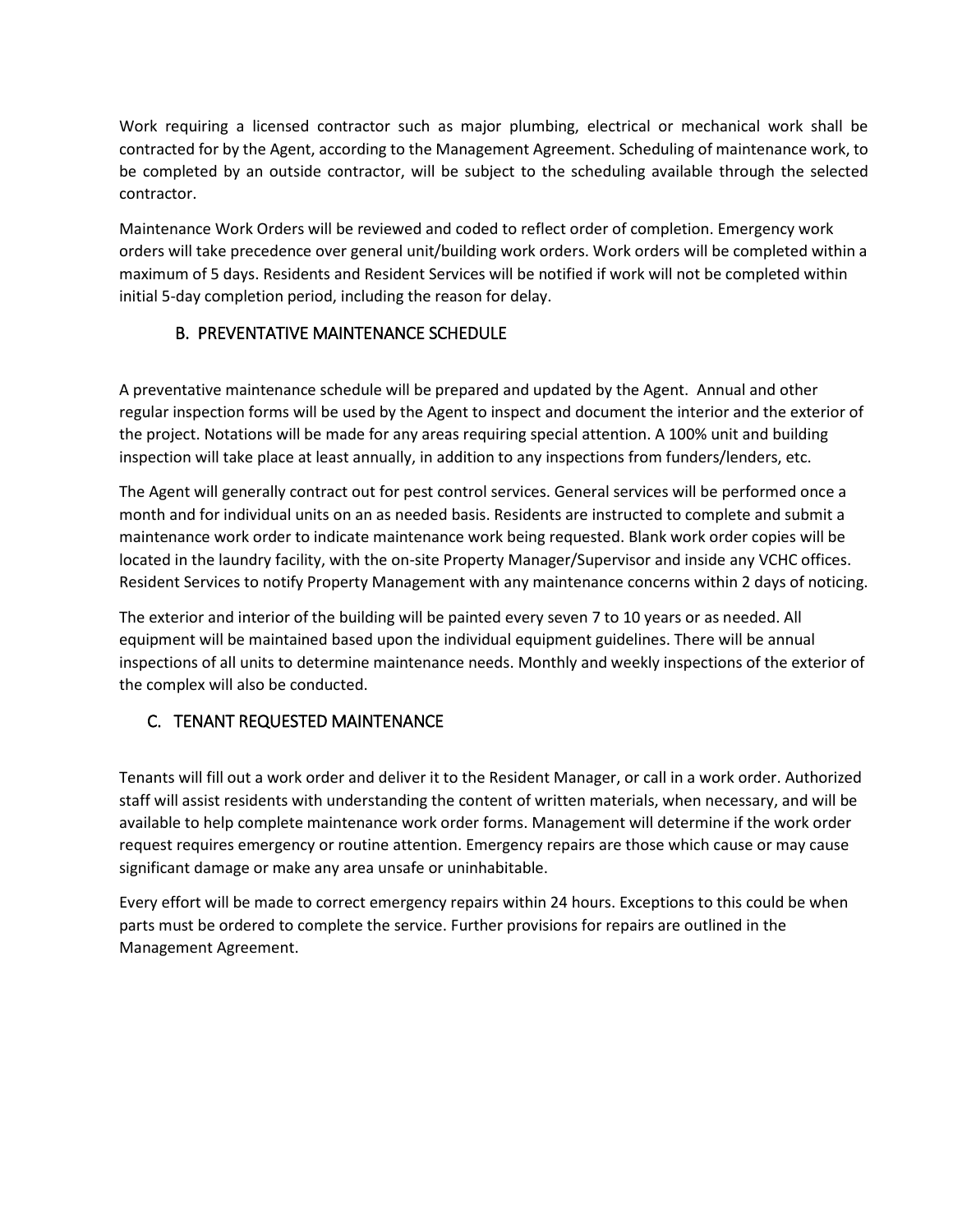### D. SCHEDULE OF USEFUL LIFE AND REPLACEMENT NEEDS FOR MAJOR ITEMS

<span id="page-24-0"></span>

| Roof               | 20 years    |
|--------------------|-------------|
| Carpet/Flooring    | 5-30 years  |
| Kitchen Appliances | 10 years    |
| Common Appliances  | 10 years    |
| Mechanical         | 25-35 years |
| Paving             | 5-10 years  |
| Landscaping        | 5-10 years  |

### <span id="page-24-1"></span>E. WHOLE BUILDING UTILITY MONITORING:

LAX Suites will utilize the analytical tools available to implement a Whole Building Utility Monitoring program. The goals of implementing this program is to track usage, benchmark sustainability measures, proving analytical reports, consolidate budgets and forecast future usages. The outcomes for implementing this program include identifying identity theft, minimizing late fees, discovering usage spikes quickly, managing rate changes, minimizing shut-offs, and guaranteeing financial security. The policies included to implement the Whole Building Utility Monitoring program include:

- 1. Training
- 2. Monthly reports for utility usage and quarterly assessments for overall portfolio
- 3. Trainings on predicting future usage rates based off past data
- 4. Create companywide initiatives to incentive less usage from tenants on common areas
- 5. Trainings on Energy Management and leveraging data to help lessen energy usage
- 6. Keep abreast of latest technologies available for sustainability and improved energy efficiency

Signed by:

Becky Dennison, Executive Director Venice Community Housing Corporation

Date: \_January 7, 2022

To be amended as needed, prior to start date of the management plan upon completion and lease up of LAX Suites. Attachments follow.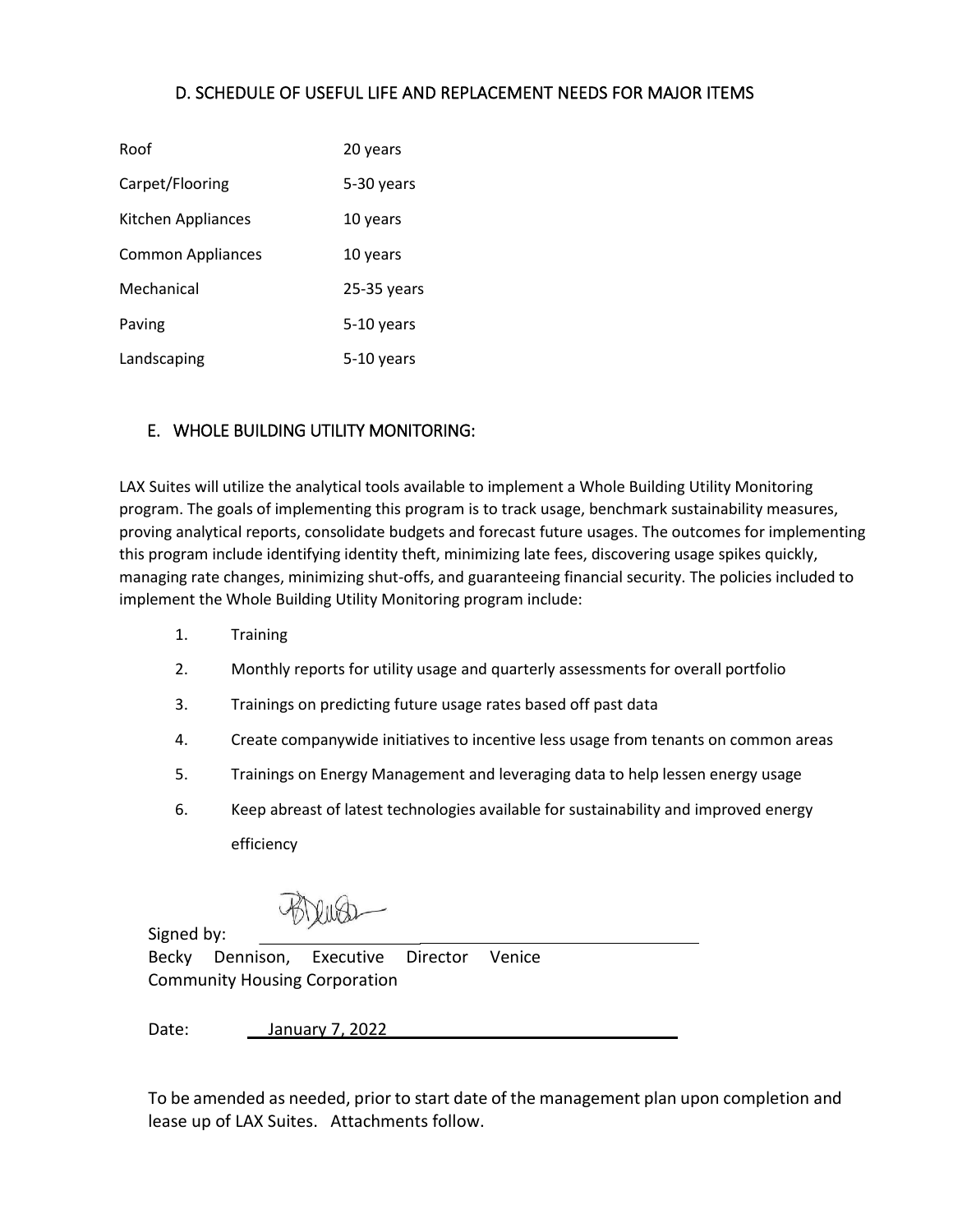# EXHIBIT A - GRIEVANCE AND APPEALS PROCEDURE

#### **Venice Community Housing Corporation**

#### Grievance and Appeal Procedure

<span id="page-25-0"></span>This grievance and appeal procedure has been established to provide all parties with a non-judicial means of resolving problems and disputes. Neither use of or participation in any of the procedures included herein, nor a decision by VCHC Executive Director, shall not constitute a waiver of, nor affect in any manner whatever rights you or we may have to any judicial proceedings which may thereafter be brought in thematter.

#### **1. DEFINITIONS.**

- a. LAX Suites is referred to as "the project" in this procedure.
- b. Venice Community Housing Corporation is referred to as VCHC in this procedure.
- c. Complainant is defined as any resident or prospective resident in the project whose rights, duties, welfare, or status are or may be adversely affected by management's action or failure to act and who files a grievance with management with respect to such action or failure to act.
- d. Grievance is defined as any formal dispute that a tenant or applicant wishes to file in response to a management determination or decision

#### **2. DISTRIBUTION AND AMENDMENTS TO THIS PROCEDURE.**

VCHC will give a copy of this procedure to all tenants at the time they move into the project and to each prospective tenant who is rejected for tenancy. If this procedure is changed, VCHC will provide a full revised copy.

#### **3. APPLICABILITY.**

- a. This procedure shall apply to all individual grievances between VCHC and resident and applicants for VCHC housing.
- b. This procedure shall **not** apply to:
	- 1) The validity or propriety of the terms and conditions of the residential lease or addendums
	- 2) A formal eviction process that has been initiated
	- 3) Disputes between multiple tenants not directly involving VCHC.

#### 4. **RIGHT TO A MEETING.**

When you file a written request as described in this procedure, you are entitled to a meeting, relative to any grievance as defined in Section 1 of this procedure.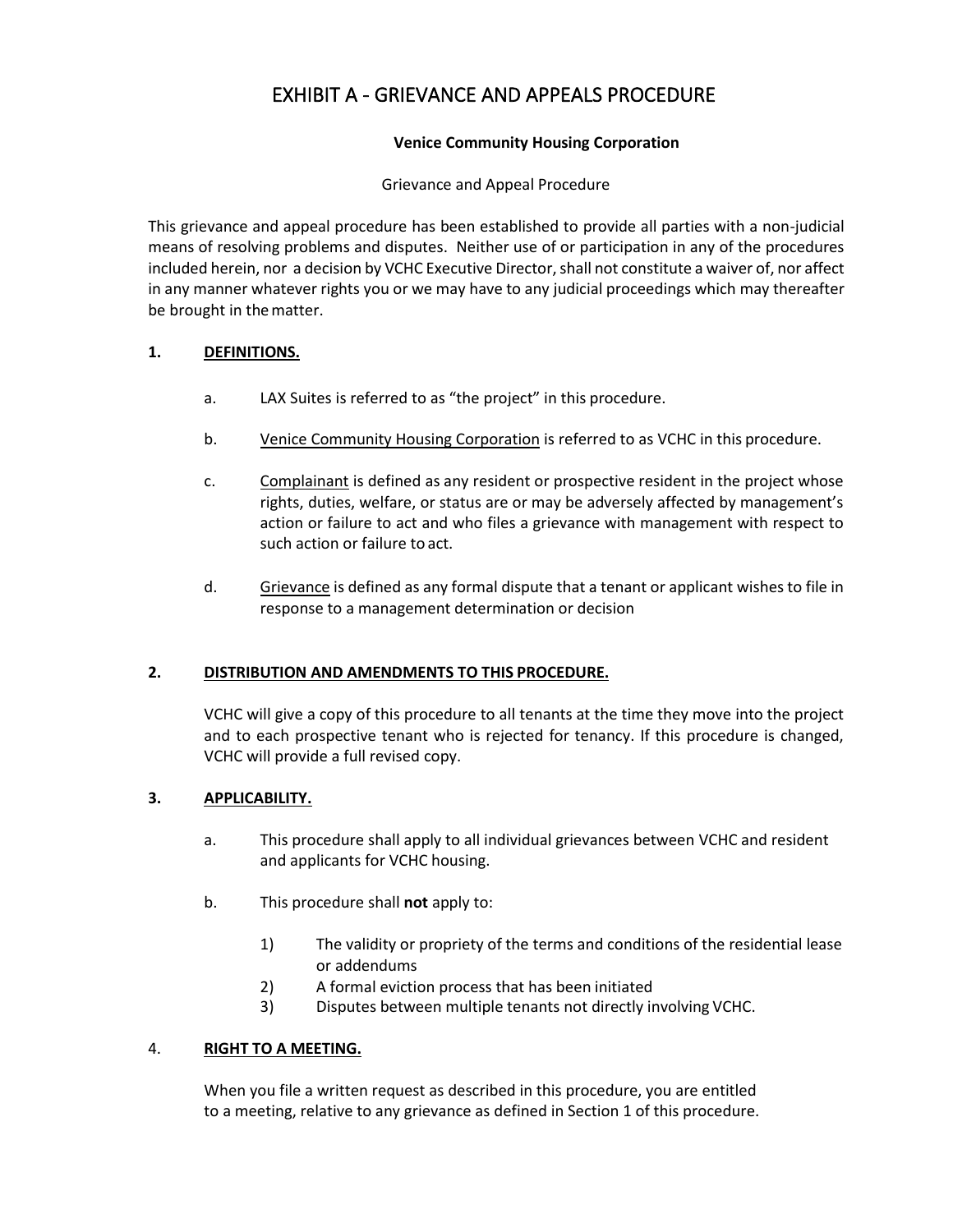Presentation of grievance. The tenant or applicant must present the grievance within a reasonable time. The grievance may be simply stated, but you should specify the particular ground(s) for the grievance and the action or relief you seek. VCHC will schedule a meeting with you within five working days upon receipt of a written request.

Fair meeting. The tenant or applicant are entitled to a fair meeting providing the basic safeguards of due process before the meeting officer and you may be represented by counsel or another person chosen as your representative. The tenant or applicant must be personally present at themeeting.

Discovery. The tenant or applicant or your authorized representative may examine before the hearing and, at your expense, request copies of all of our documents, records, and regulations that are relevant to the meeting.

Time limits. When VCHC receives the tenant or applicant written request for a meeting, VCHC will contact the tenant or applicant in person or by telephone to discuss a convenient date and time for the meeting. To avoid unnecessary delays in resolving grievances, the meeting will be scheduled by VCHC as promptly as possible, no more than five days after the receipt of your request for a meeting. VCHC will inform the tenant or applicant to the schedule for the meeting and the procedures governing the hearing by way of written notification delivered to the tenant or applicant no less than five days in advance.

Disputed rents. If the grievance involves the amount of rent, all rent must be paid in full and held in a trust account. Any tenant who is delinquent with rent is **not** eligible for this grievance process.

Failure to appear at meeting. If the complainant who filed the grievance fails to appear at the meeting, the VCHC Executive Director may postpone the meeting for up to five days, or make a determination that the absent party has waived its right to a meeting.

#### **5. TYPES OF MEETINGS.**

There are two types of hearings with respect to this procedure:

a. Informal Hearing. This is an informal hearing between you and management to discuss your grievance. The goal of the informal hearing is to settle the problem without the need for a formal hearing. In the event the problem is not settled, you may request a formal hearing as provided in this procedure.

b. Summary and answer. VCHC will prepare a written, dated, and signed summary of our discussion and answer to the complainant's grievance within a reasonable time, notto exceed fourteen days. VCHC will mail or deliver one copy to the complainant and keep one in the tenant's file. VCHC's answer shall specify;